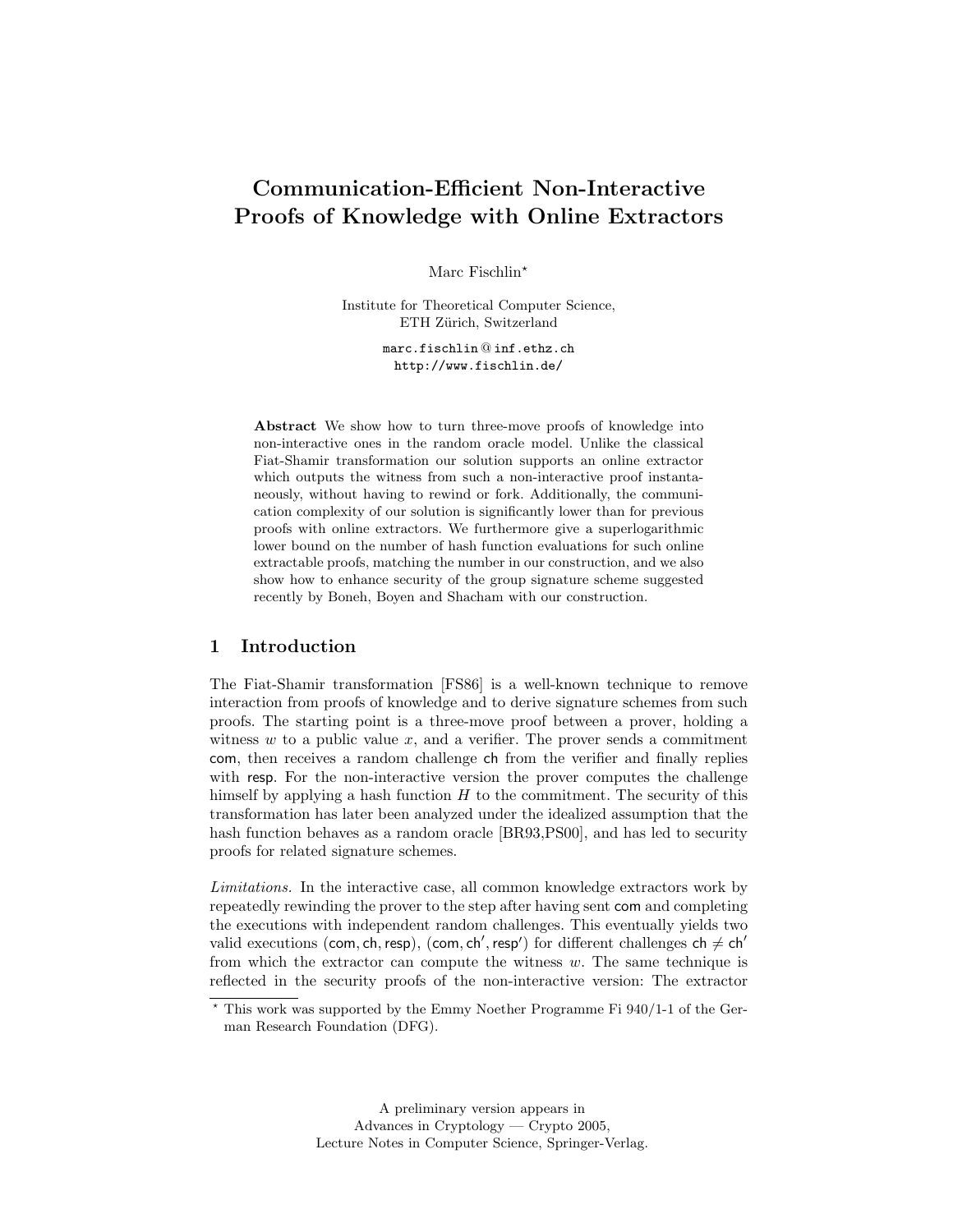continuously rewinds to the point where the prover has asked the random oracle H about com and completes the executions with independent hash values to find two valid executions (called "forking" in [PS00]).

The notable fact above is that, although the proof is non-interactive, the extractor still works by rewinding. As pointed out by [SG02] for example, this causes problems for some cryptographic schemes. Consider for example the ElGamal encryption  $(R, C) = (g^r, pk^r \cdot m)$  for messages m. One attempt to make this scheme secure against chosen-ciphertext attacks is to append a non-interactive proof of knowledge for  $r = \log R$  to the ciphertext. The idea is that, giving such a proof, any party generating a ciphertext would already "know" r and therefore  $m = C \cdot pk^{-r}$ . In other words, decryption queries in a chosen-ciphertext attack should be simulatable with the help of the knowledge extractor. However, this intuition cannot be turned into a proof, at least not with the rewinding extractor. Consider for example an adversary which sequentially puts  $n$  hash queries for the proofs of knowledge and then asks a decryption oracle for ciphertexts involving these hash queries in reverse order. Then, to answer each decryption query the extractor would have to rewind to the corresponding hash query. By this, it destroys all previously simulated decryption queries and must redo them from scratch, and the overall running time would become exponential in n.

We remark that the rewinding strategy also causes a loose security reduction. The results in [PS00] show that, if the adversary makes Q queries to the random oracle and forges, say, Schnorr signatures in time T with probability  $\epsilon$ , then we can compute discrete logarithms in expected time  $QT/\epsilon$  with constant probability. Hence, the number of hash queries enters multiplicatively in the time/success ratio. In contrast, for RSA-PSS and similar schemes [Cor00,Cor02,KW03] tight reductions are known. For other schemes like discrete-logarithm signatures different approaches relying on potentially stronger assumptions have been taken to get tight security results [GJ03].

Constructing Online Extractors. The solution to the problems above is to use extractors which output the witness immediately, i.e., without having to rewind. Following the terminology of [SG02], where this problem was discussed but circumvented differently, we call them *online extractors*.<sup>1</sup> Informally, such an extractor is given the value x, a valid proof  $\pi$  produced by a prover and all hash queries and answers the prover made for generating this proof (i.e., even queries which are later ignored in the proof). The extractor then computes the witness  $w$  without further communication with the prover. Note that here we use the fact that we work in the random oracle model, where the extractor sees the hash queries.

One known possibility to build such online extractors is to use cut-and-choose techniques combined with hash trees [Pas03,Mer88]. That is, one limits the challenge space to logarithmically many bits and repeats the following atomic protocol sufficiently often in parallel. The prover computes the initial commitment com of the interactive protocols and computes the answers for all possible challenges.

<sup>1</sup> Sometimes such extractors are also called straight-line extractors in the literature.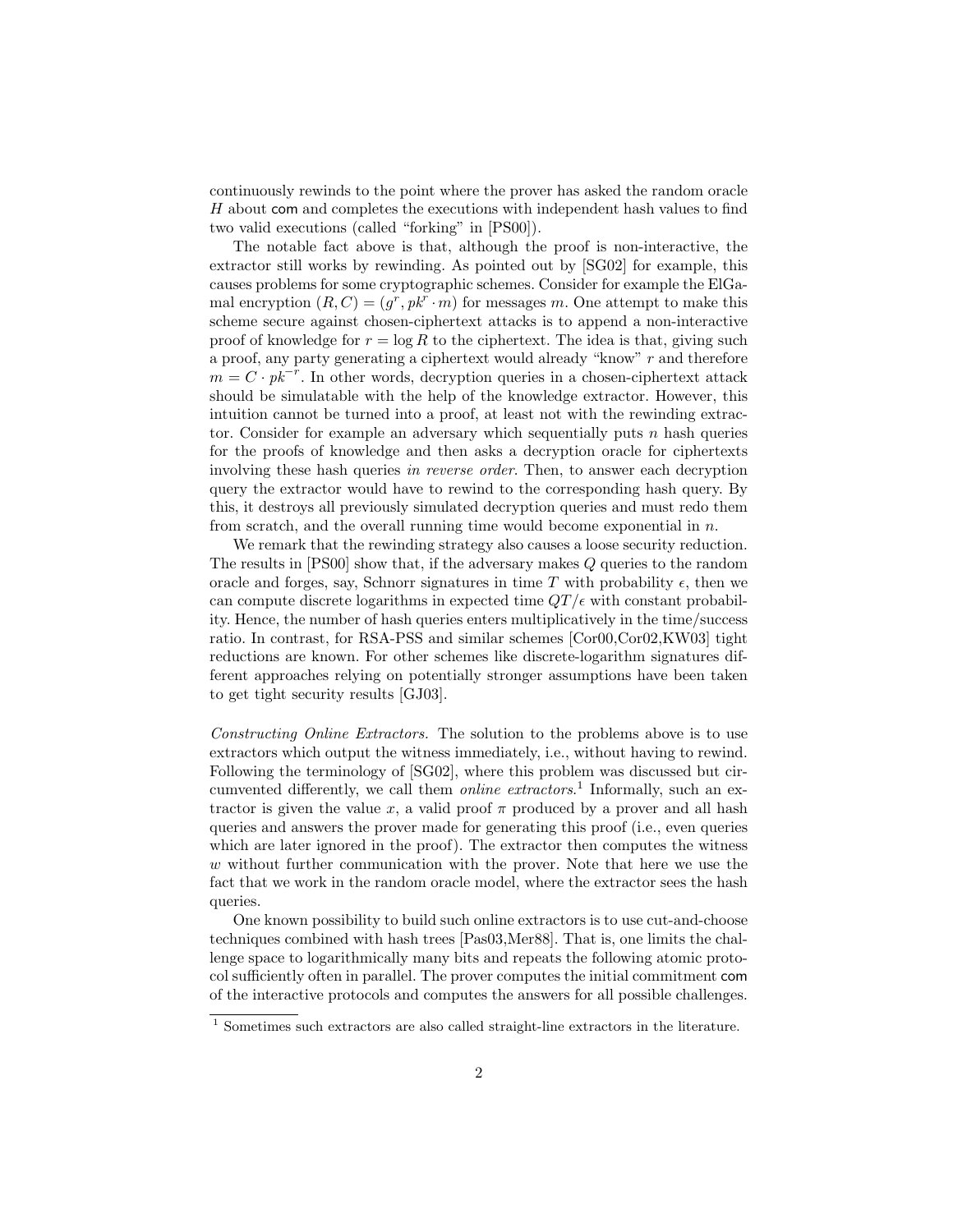Since there are only polynomially many challenges and answers, the prover can build a binary hash tree with all answers at the leaves. Then he computes the actual challenge as the hash value over com and the root of the tree, and opens only the corresponding answer and all siblings on the path up to the root as a proof of correctness. For reasonable parameters these revealed hash values easily add about 10, 000 to 25, 000 bits to the non-interactive proof for all executions together, and thus cause a significant communication overhead.

Here we propose a different approach to build online extractors, producing much shorter proofs than the tree-based solution while having comparable extraction error and running time characteristics. In this introduction we provide a simplified description of our solution, omitting some necessary modifications. We also start with a polynomially bounded challenge space and a non-constant number of parallel executions. For each execution i the prover first computes  $com_i$ but now tries all polynomially many challenges  $\mathsf{ch}_i = 0, 1, 2, \ldots$  and answers  $resp_i = resp_i(ch_i)$  till it finds one for which a predetermined (at most logarithmic) number of least significant bits of  $H(x, \overrightarrow{\text{com}}, i, \text{ch}_i, \text{resp}_i)$  are all zero. The prover outputs the vector  $(c\overrightarrow{om}, \overrightarrow{ch}, r\overrightarrow{esp})$ , no further hash values need to be included, and the verifier now also checks in all executions that the lower bits of the hash values are zero.

The honest prover is able to find a convincing proof after a polynomial number of trials for each execution (except with negligible probability which can be adapted through parameters). It is also clear that any prover who probes at most one valid challenge-response pair for each execution most likely does not find a hash value with zero-bits.<sup>2</sup> If, on the other hand, the prover tries at least two samples, then the knowledge extractor can find them in the list of hash queries and compute the witness. It follows that the (online) extraction probability is negligibly close to the verifier's acceptance probability.

Our construction, outlined above, still requires a non-constant number of parallel repetitions in order to decrease the soundness error from polynomial to negligible. However, for proofs which are already based on small challenges, such as RSA with small exponents or "more quantum-resistant" alternatives like the recently proposed lattice-based proofs with bit challenges [MV03], several repetitions have to be carried out anyway, and our construction only yields an insignificant overhead in such cases. For other scenarios, like proofs of knowledge for discrete logarithms, the repetitions may still be acceptable, e.g., if the proof is only executed occasionally as for key registration. Alternatively, for the discrete logarithm for example, the prover can precompute the commitments  $com_i = g^{r_i}$ offline and the verifier is able to use batch verification techniques [BGR98] to reduce the computational cost.

A Lower Bound. Both the hash-tree construction and our solution here require a non-constant number of repetitions of the atomic protocol. An interesting

<sup>2</sup> We presume that it is infeasible to find distinct responses to a single challenge. Indeed, this requirement is not necessary for the Fiat-Shamir transformation, yet all proofs we know of have this additional property.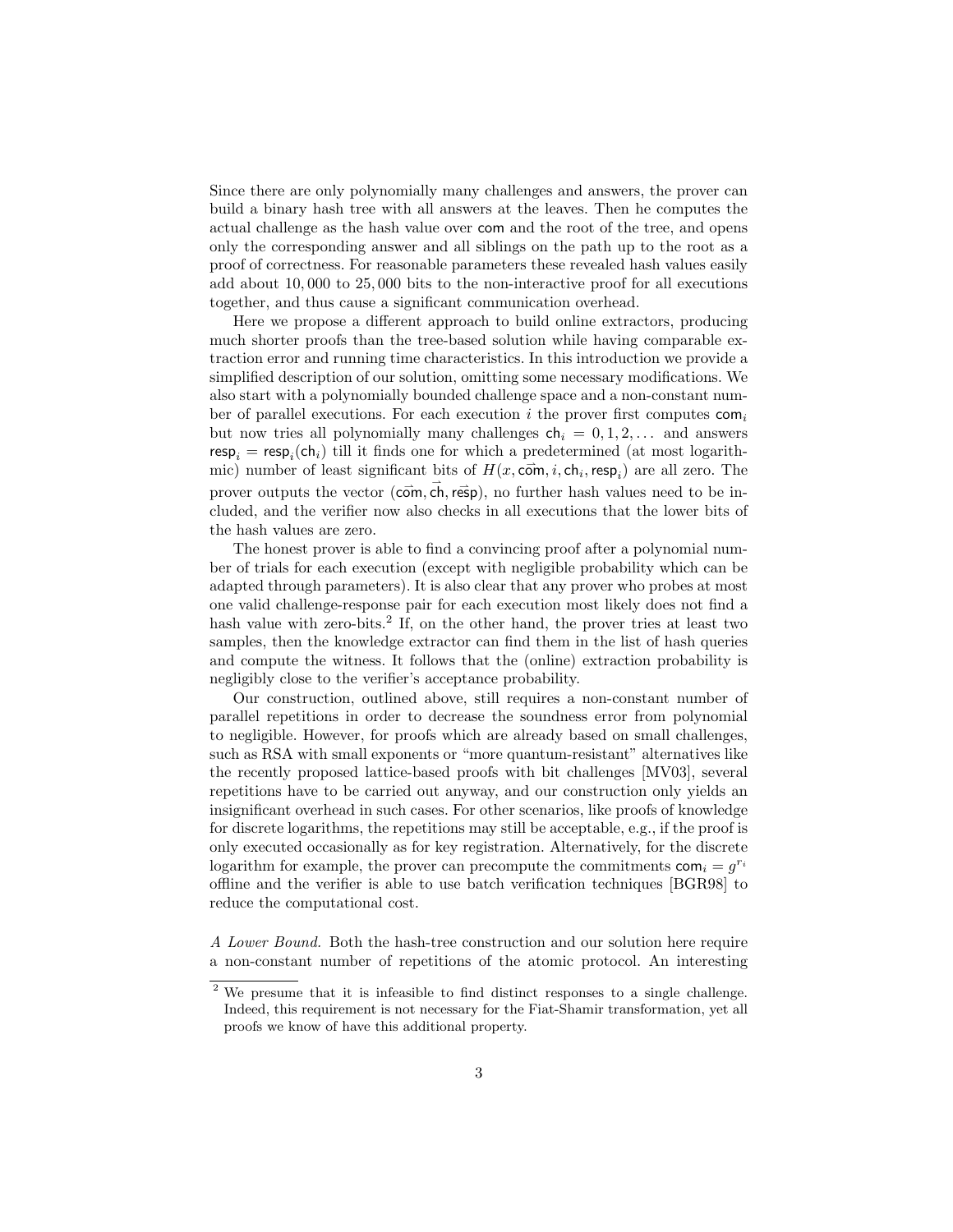question is if one can reduce this number. As a step towards disproving this we show that the number of hash function evaluations for the prover must be superlogarithmic in order to have an online extractor (unless finding witnesses is trivial, of course).<sup>3</sup> While this superlogarithmic bound would be straightforward if we restrict the hash function's output size to a few bits, our result holds independently of the length of hash values.

The proof of our lower bound requires that the knowledge extractor does not have the ability to choose the hash values. If we would allow the extractor to program the random oracle then we could apply the hash function to generate a common random string and run a non-interactive zero-knowledge proof of knowledge in the standard model (based on additional assumptions, though) [DP92]. For unrestricted (but polynomial) output length a single hash function evaluation for both the prover and verifier would then suffice. For non-programming extractors the number of hash function evaluations in our construction and the hash-tree solution are optimal with respect to general protocols.

A Word About Random Oracles. Our solution is given in the random oracle model, and a sequence of works [CGH98,GT03,MRH04,BBP04] has shown that constructions in this model may not yield a secure scheme in the real world when the oracle is instantiated by some function. It is therefore worthwhile to take a look at the way we utilize the random oracle. In our transformation we essentially use the random oracle as a predicate with the following properties: The only way to evaluate this predicate is by computing it explicitly (thus "knowing" the input), that predicate outcomes are well distributed (i.e., random), the predicate values for related inputs are uncorrelated.

In comparison to the Fiat-Shamir transformation our construction somewhat "decouples" the hash function from the protocol flow. Indeed, the dependency of the answer and the hash function in the Fiat-Shamir transformation is exploited by Goldwasser and Tauman [GT03] to prove insecurity of the random oracle approach for the transformation. Because of the aforementioned separation of the protocol flow and the hash function in our solution, the counterexample in [GT03] does not seem to carry over (yet, similar results may hold here as well). The point is that our solution is provided as an alternative to the Fiat-Shamir transformation, given one accepts the random oracle model as a viable way to design efficient non-interactive proofs. Finding truly efficient non-interactive proofs of knowledge without random oracles is still open.

Applications. Clearly, proofs of knowledge with online extractors are especially suitable for settings with concurrent executions such as key registration steps. As another, more specific example, we show that our method can be used to enhance security of the Boneh et al. group signature scheme [BBS04]. Roughly, a group

<sup>&</sup>lt;sup>3</sup> To be more precise, we give a slightly stronger result relating the number of hash queries of the verifier and the prover. This stronger result shows for example that hard relations cannot have efficient provers if the verifier only makes a constant number of hash function queries to verify proofs.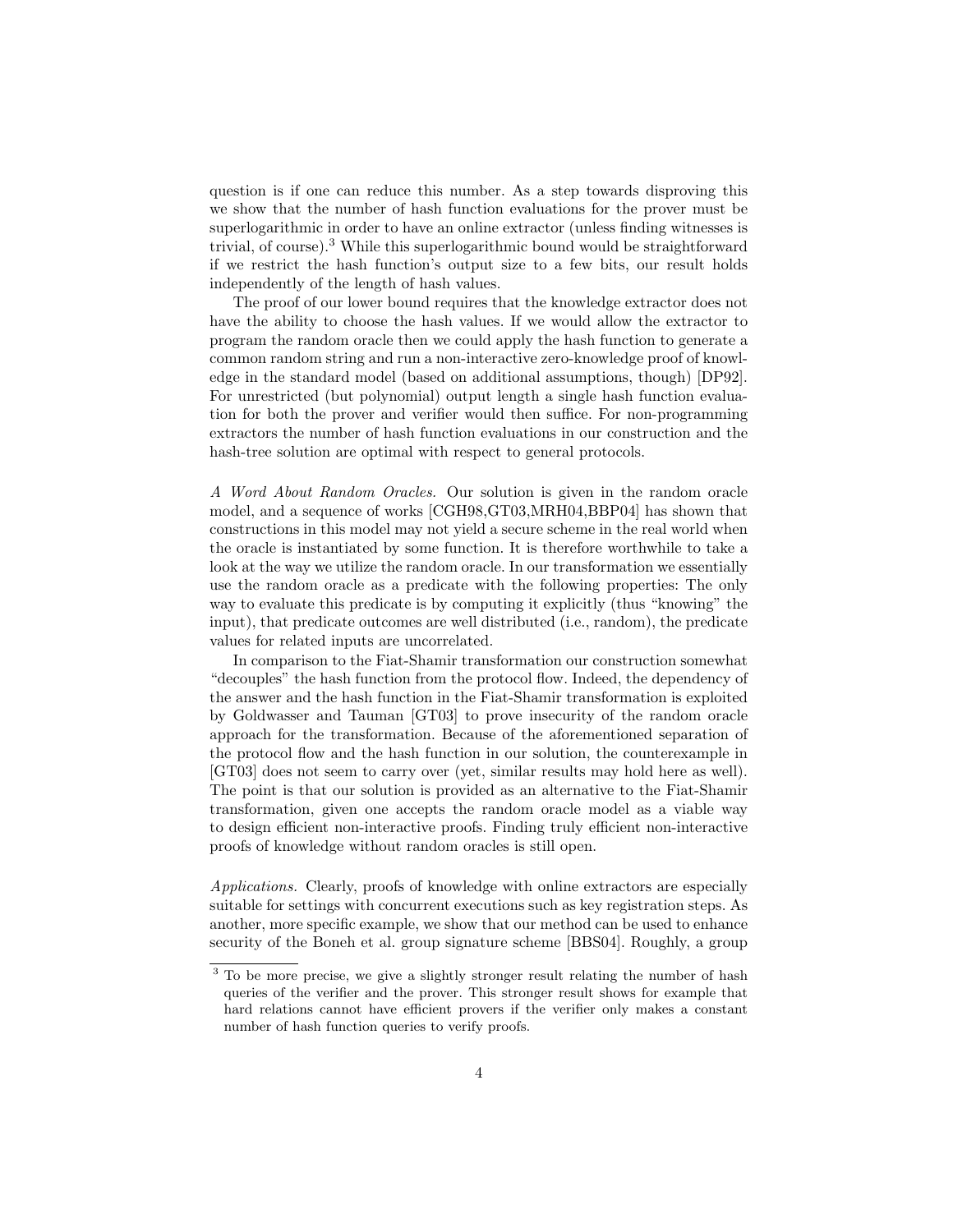signature scheme allows a set of users to sign messages such that a signature does not reveal the actual signer, yet a group manager holding a secret information can revoke this anonymity and identify the true signer. A stringent formalization of these two properties, called full anonymity and full traceability, has been put forth by Bellare et al. [BMW03].

Although achieving strong traceability guarantees the protocol by Boneh et al. only realizes a slightly weaker anonymity notion. In the original definition [BMW03] anonymity of a signer of a message should hold even if an adversary can request the group manager to open identities for other signatures (thus resembling chosen-ciphertext attacks on encryption schemes). In the weaker model such open queries are not allowed, and this property is consequently called CPAfull-anonymity in [BBS04].

Without going into technical details we remark that the weaker anonymity property in [BBS04] originates from the underlying (variation of the) ElGamal encryption scheme and its CPA-security. A promising step towards fully anonymous group signature is therefore to turn the ElGamal encryption into a CCA-secure scheme. As explained before, standard Fiat-Shamir proofs of knowledge for the randomness used to generate ciphertexts do not work because of the rewinding problems. And although there is a very efficient method to secure basic ElGamal against chosen-ciphertexts in the random oracle model [Abe04], this technique inherently destroys the homomorphic properties of the ciphertexts. But this homomorphic property is crucial to the design of the group signature scheme as it allows to efficiently prove relations about the encrypted message.

Proofs of knowledge with online extractors provide a general solution. However, since one of the initial motivations of [BBS04] was to design a scheme with short signatures of a couple of hundred bits only, the aforementioned hash-tree based constructions with their significant communication overhead, for example, are prohibitively expensive. We show that with our protocol we obtain a fully-anonymous scheme and for reasonable parameters the length of signatures increases from 1, 500 to about 5, 000 bits. In comparison, the RSA-based group signature scheme in [ACJT00], presumably one of the most outstanding group signature schemes, still requires more than 10, 000 bits. Based on implementation results about elliptic curves [DMPW98], and the fact that the signer in the scheme by Ataniese et al. [ACJT00] cannot apply Chinese-Remainder techniques to compute the exponentiations with 1, 000 and more bits, we estimate that our variation of the Boneh group signature is still more efficient, despite the repetitions for the proof of knowledge. This is especially true for the verifier who can apply batch verification techniques on top.

Organization. In Section 2 we give the basic definitions of three-move Fiat-Shamir proofs of knowledge and non-interactive ones with online extractors in the random oracle model. The main part of the paper, Section 3, presents our construction, shows that it even achieves simulation-soundness and that this immediately gives secure signature schemes with tight security reductions. This section concludes with our lower bound on the number of hash queries. Section 4 finally presents our enhancement of the Boneh et al. group signature scheme.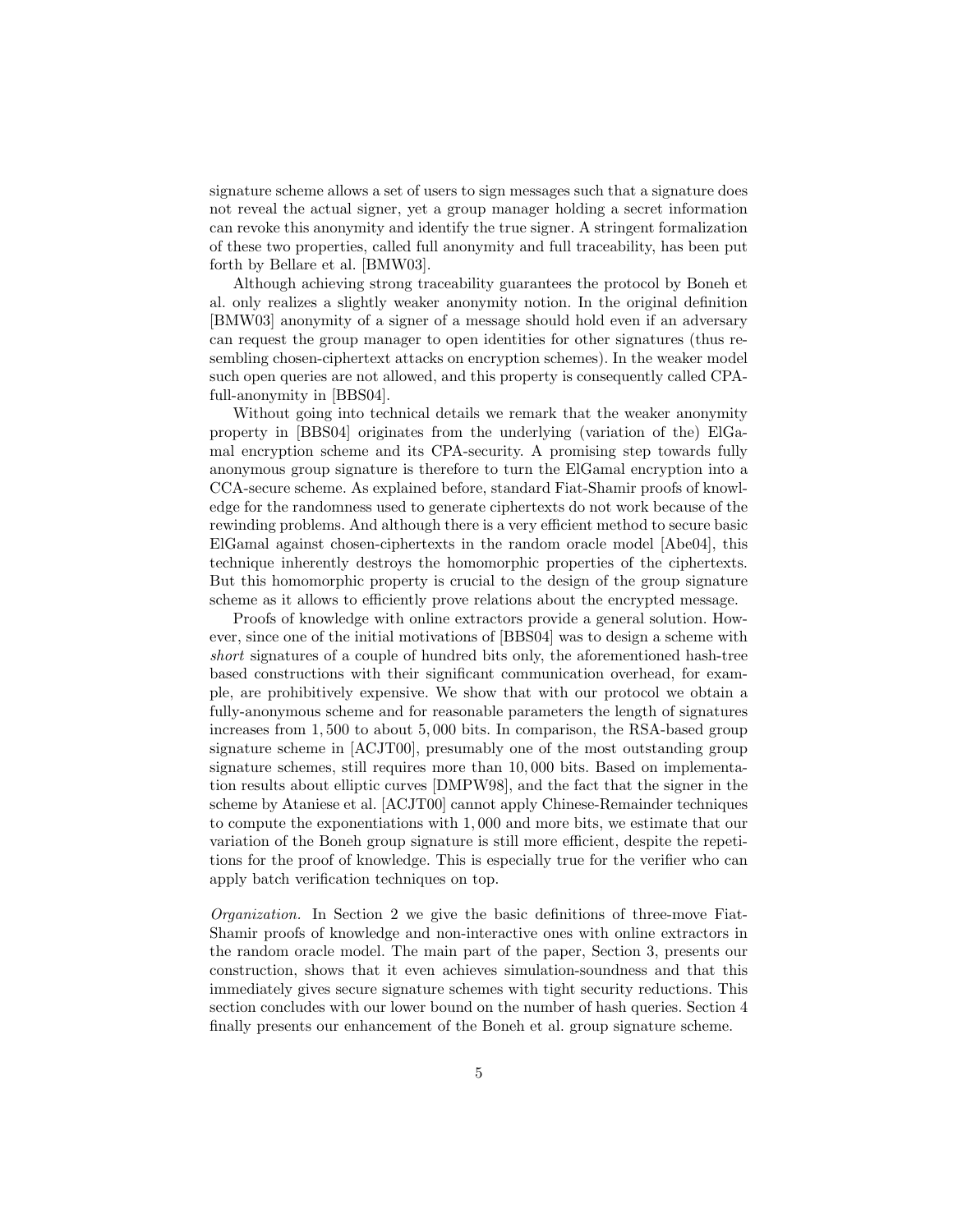# 2 Definitions

A security parameter  $k$  in our setting is an arbitrary string describing general parameters. In the most simple case  $k = 1^{\kappa}$  describes the length  $\kappa$  of the cryptographic primitives in unary. More generally, k can for example consist of the description of a group  $\mathcal G$  of prime order q and generator q of that group, i.e.,  $k = (\mathcal{G}, q, g)$ . The security parameter also describes a sequence of efficiently verifiable relations  $W = (W_k)_k$ .

A (possibly negative) function  $f(k)$  is called *negligible* if  $f(k) \leq 1/p(k)$  for any polynomial  $p(k)$  and all sufficiently large k's. A function which is not negligible is called *noticeable*. For two functions  $f, g$  we denote by  $f \gtrsim g$  the fact that  $g - f$  is negligible. Accordingly,  $f \approx g$  stands for  $f \gtrsim g$  and  $g \gtrsim f$ . A function f with  $f \gtrsim 1$  is called *overwhelming*.

We usually work in the random oracle model where parties have access to a random function H with some domain and range depending on k. We note that we do not let the relation  $W$  depend on the random oracle  $H$  in order to avoid "self-referencing" problems. We occasionally let an algorithm "output a random oracle",  $H \leftarrow A$ , meaning that A generates a description of a (pseudo)random function H.

We require some additional properties of the underlying Fiat-Shamir proof to make our transformation work. First, we need that the prover's initial commitment com has nontrivial entropy. This can be achieved easily by appending a superlogarithmic number of public random bits to com if necessary. Second, we need that the verifier sends a uniform bit string as the challenge ch; all common proofs have this property. Third, we require that the prover's response is quasi unique, i.e., it should be infeasible to find another valid response resp<sup>'</sup> to a proof (com, ch, resp), even if one knows the witness. This holds for example if resp is uniquely determined by  $x$ , com, ch, e.g., as for the protocols by Guillou-Quisquater [GQ88] and Schnorr [Sch91], but also for Okamoto's witnessindistinguishable variations these protocols  $[Ok492]$  (if the parameter k contains the system parameters like the RSA modulus  $N$  with unknown factorization).

**Definition 1.** A Fiat-Shamir proof of knowledge (with  $\ell(k)$ -bit challenges) for relation W is a pair  $(P, V)$  of probabilistic polynomial-time algorithms  $P =$  $(P_0, P_1), V = (V_0, V_1)$  with the following properties.

[Completeness.] For any parameter k, any  $(x, w) \in W_k$ , any  $(\text{com}, \text{ch}, \text{resp}) \leftarrow$  $(P(x, w), V_0(x))$  it holds  $V_1(x, \text{com}, \text{ch}, \text{resp}) = 1$ .

[Commitment Entropy.] For parameter k, for any  $(x, w) \in W_k$ , the min-entropy of com  $\leftarrow P_0(x, w)$  is superlogarithmic in k.

[Public Coin.] For any k, any  $(x, w) \in W_k$  any com  $\leftarrow P_0(x, w)$  the challenge  $\mathsf{ch} \leftarrow V_0(x, \mathsf{com}) \ \mathit{is} \ \mathit{uniform} \ \mathit{on} \ \{0,1\}^{\ell(k)}.$ 

 $[Unique Respones.]$  For any probabilistic polynomial-time algorithm A, for parameter k and  $(x, \text{com}, \text{ch}, \text{resp}, \text{resp}') \leftarrow A(k)$  we have, as a function of k,

 $\mathrm{Prob}\,[\,V_1(x,\mathsf{com},\mathsf{ch},\mathsf{resp})=V_1(x,\mathsf{com},\mathsf{ch},\mathsf{resp})=1 \land \mathsf{resp} \neq \mathsf{resp'}\,]\approx 0.$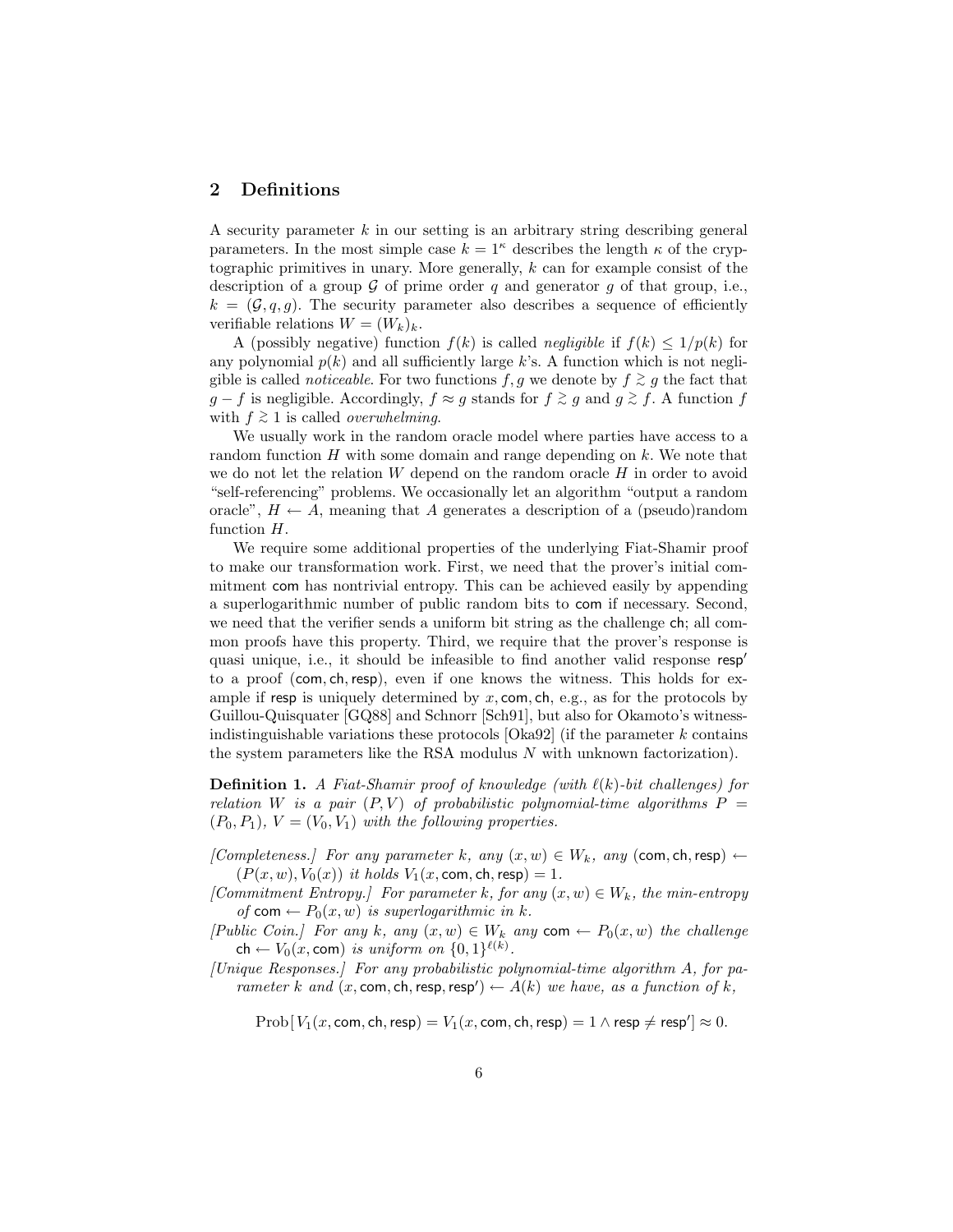- $[Special\, Somdness.]$  There exists a probabilistic polynomial-time algorithm  $K$ , the knowledge extractor, such that for any k, any  $(x, w) \in W_k$ , any pairs  $(\mathsf{com}, \mathsf{ch}, \mathsf{resp}),\, (\mathsf{com}, \mathsf{ch}', \mathsf{resp}')\; \mathit{with}\; V_1(x, \mathsf{com}, \mathsf{ch}, \mathsf{resp}) = V_1(x, \mathsf{com}, \mathsf{ch}', \mathsf{resp}')$  $= 1$  and ch  $\neq$  ch', for  $w' \leftarrow K(x, \text{com}, \text{ch}, \text{resp}, \text{ch}', \text{resp}')$  it holds  $(x, w') \in$  $W_k$ .
- [Honest-Verifier Zero-Knowledge.] There exists a probabilistic polynomial-time algorithm Z, the zero-knowledge simulator, such that for any pair of probabilistic polynomial-time algorithms  $D = (D_0, D_1)$  the following distributions are computationally indistinguishable<sup>4</sup>:
	- $-$  Let  $(x, w, δ)$  ← D<sub>0</sub>(k), and (com, ch, resp) ← ( $P(x, w)$ ,  $V_0(x)$ ) if  $(x, w)$  ∈  $W_k$ , and (com, ch, resp)  $\leftarrow \perp$  otherwise. Output  $D_1$ (com, ch, resp,  $\delta$ ).
	- $−$  Let  $(x, w, δ)$  ← D<sub>0</sub>(k), and (com, ch, resp) ← Z(x, YES) if  $(x, w) \in W_k$ , and (com ch, resp)  $\leftarrow Z(x, \text{NO})$  otherwise. Output  $D_1(\text{com}, \text{ch}, \text{resp}, \delta)$ .

Below we sometimes use a stronger kind of zero-knowledge property which basically says that the simulator is able to generate proofs for a specific challenge, as long as this challenge is given in advance. To formalize this let  $V_0^{\text{CH}}$  be a verifier which on input  $x$ , ch merely outputs ch. Then a Fiat-Shamir proof of knowledge (with  $\ell(k)$ -bit challenges) is special zero-knowledge if the following holds:

- [Special Zero-Knowledge.] There exists a probabilistic polynomial-time algorithm Z, the special zero-knowledge simulator, such that for any pair of probabilistic polynomial-time algorithms  $D = (D_0, D_1)$  the following distributions are computationally indistinguishable:
	- $-$  Let  $(x, w, ch, \delta) \leftarrow D_0(k)$ , and  $(\text{com}, ch, resp) \leftarrow (P(x, w), V_0^{\text{CH}}(x, ch))$  if  $(x, w) \in W_k$ , and  $(\text{com}, \text{ch}, \text{resp}) \leftarrow \perp$  else. Output  $D_1(\text{com}, \text{ch}, \text{resp}, \delta)$ .
	- Let  $(x, w, ch, \delta) \leftarrow D_0(k)$ , and  $(\text{com}, ch, resp) \leftarrow Z(x, ch, Yes)$  if  $(x, w) \in$  $W_k$ , and (com, ch, resp)  $\leftarrow Z(x, ch, NO)$  else. Output  $D_1$ (com, ch, resp,  $\delta$ ).

We note that all common protocols obey this special zero-knowledge property. In Appendix A we prove formally that *any* Fiat-Shamir proof of knowledge is special zero-knowledge if the challenge size  $\ell(k) = O(\log k)$  is logarithmic (which holds for our transformation in the next section).

We next define non-interactive proofs of knowledge with online extractors. We note that, in the random oracle model, the verifier can be assumed wlog. to be deterministic. This is formally proven in Appendix B. The online extraction property says that the knowledge extractor K is able to output a witness  $w$ from any statement x with a valid proof  $\pi$ , given the hash queries the (possibly malicious) prover A made to prepare  $\pi$ . The extractor, unlike the zero-knowledge simulator, is not given the opportunity to program the random oracle, though.

**Definition 2.** A pair  $(P, V)$  of probabilistic polynomial-time algorithms is called a non-interactive zero-knowledge proof of knowledge for relation W with an online extractor (in the random oracle model) if the following holds.

 $4$  Meaning that the probability that  $D_1$  outputs 1 is the same in both experiments, up to a negligible difference.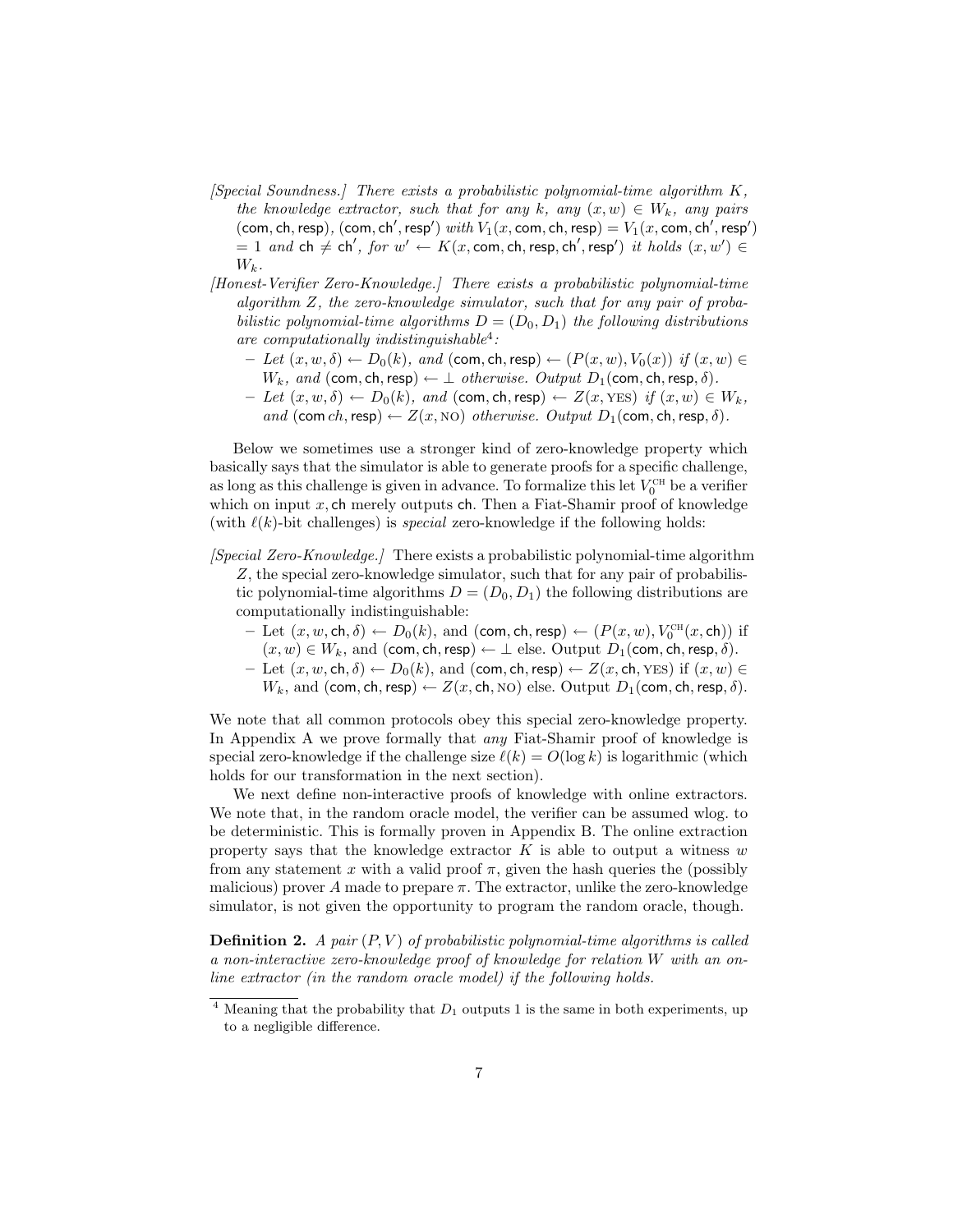- [Completeness.] For any oracle H, any  $(x, w) \in W_k$  and any  $\pi \leftarrow P^H(x, w)$  we have  $\text{Prob}\left[V^H(x,\pi)=1\right] \gtrsim 1.$
- [Zero-Knowledge.] There exist a pair of probabilistic polynomial-time algorithms  $Z = (Z_0, Z_1)$ , the zero-knowledge simulator, such that for any pair of probabilistic polynomial-time algorithms  $D = (D_0, D_1)$  the following distributions are computationally indistinguishable<sup>5</sup>:
	- Let H be a random oracle,  $(x, w, \delta) \leftarrow D_0^H(k)$ , and  $\pi \leftarrow P^H(x, w)$  if  $(x, w) \in W_k$ , and  $\pi \leftarrow \perp$  otherwise. Output  $D_1^H(\pi, \delta)$ .
	- $-Iet(H_0,\sigma) \leftarrow Z_0(k), (x,w,\delta) \leftarrow D_0^{H_0}(k), \text{ and } (H_1,\pi) \leftarrow Z_1(\sigma, x, \text{YES})$  $if (x, w) \in W_k$ , and  $(H_1, \pi) \leftarrow Z_1(\sigma, x, \text{no})$  otherwise. Output  $D_1^{H_1}(\pi, \delta)$ .
- $[Online~Extractor.]$  There exist a probabilistic polynomial-time algorithm  $K$ , the online extractor, such that the following holds for any algorithm A. Let H be a random oracle,  $(x, \pi) \leftarrow A^H(k)$  and  $\mathcal{Q}_H(A)$  be the sequence of queries of A to H and H's answers. Let  $w \leftarrow K(x, \pi, \mathcal{Q}_H(A))$ . Then, as a function of  $k$ ,

$$
\text{Prob}\left[ (x, w) \notin W_k \land V^H(x, \pi) = 1 \right] \approx 0.
$$

Note that we allow the zero-knowledge simulator to program the random oracle, but only in two stages. Namely,  $Z_0$  generates  $H_0$  for  $D_0$  and then  $Z_1$ selects  $H_1$  for the find-stage of  $D_1$ . Since the adversary  $D_0$  in the first stage can pass on all interactions with  $H_0$  to  $D_1$  through the state information  $\delta$ , the simulator  $Z_1$  must guarantee that  $H_1$  is consistent with  $H_0$ . However,  $Z_1$  now has the opportunity to adapt oracle  $H_1$  with respect to the adversarial chosen theorem x. Simulator  $Z_1$  also gets the information whether x is in the language or not (in which case the simulator can simply set  $\pi \leftarrow \perp$ ).

## 3 Constructions

Our starting point are interactive Fiat-Shamir proofs with logarithmic challenge length  $\ell$ . Note that such proofs can be easily constructed from proofs with smaller challenge length l by combining  $\lceil \ell/l \rceil$  parallel executions. It is easy to verify that all required properties are preserved by these parallel executions, including unique responses and honest-verifier zero-knowledge. Analogously, we can go the other direction and limit the challenge size to at most  $\ell$  bits while conserving the properties.

### 3.1 Generic Construction

Recall the idea of our construction explained in the introduction. In each of the r repetitions we let the prover search through challenges and responses to find a tuple (com, ch, resp) whose b least significant bits of the hash are  $0^b$  for a small b. From now on we assume for simplicity that  $H$  only has b output bits; this can always be achieved by cutting off the leading bits.

 $5$  Meaning that the probability that  $D_1$  outputs 1 is the same in both experiments, up to a negligible difference.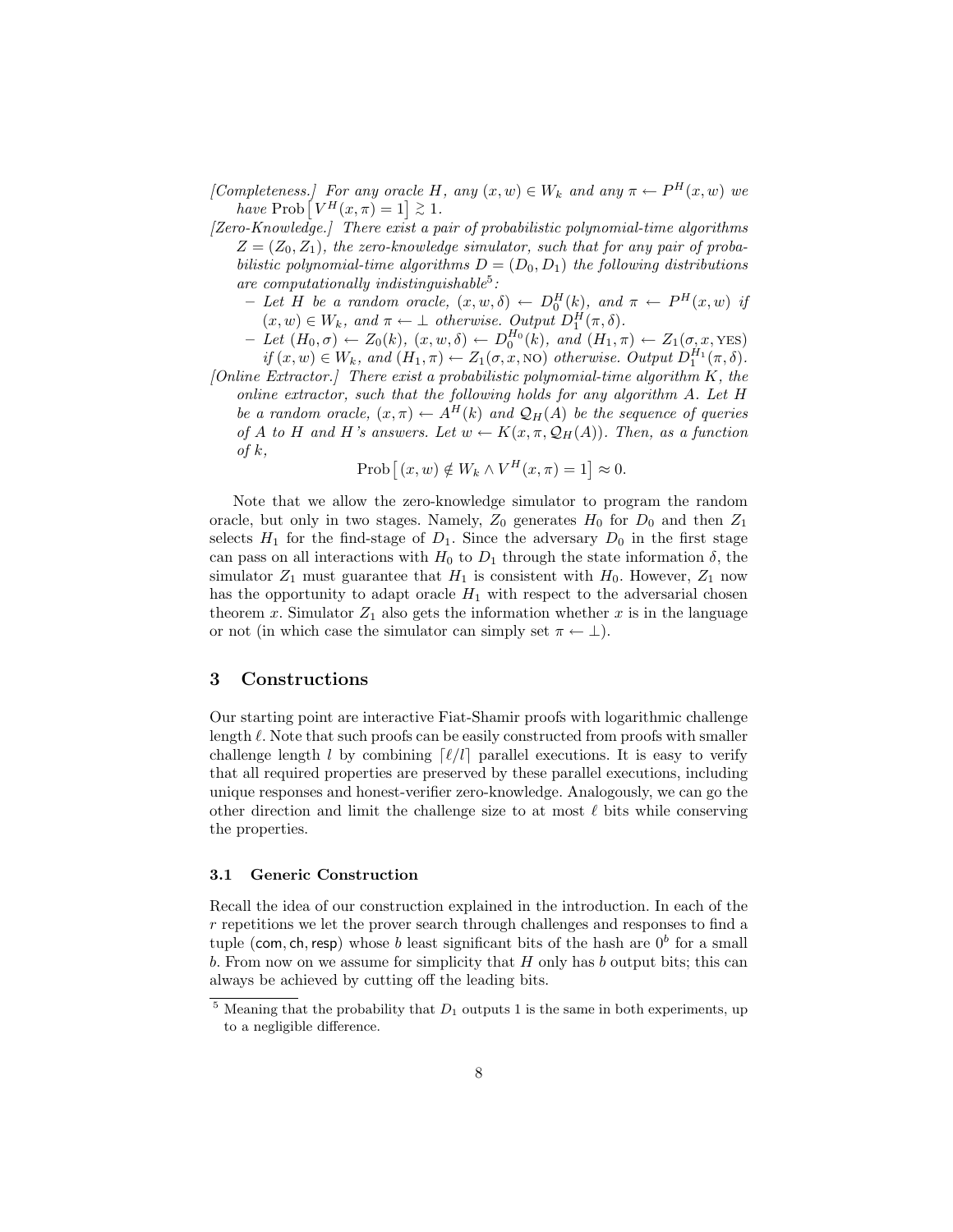Instead of demanding that all r hash values equal  $0<sup>b</sup>$  we give the honest prover more flexibility and let the verifier accept also proofs  $(\text{com}_i, \text{ch}_i, \text{resp}_i)_{i=1,2,\dots,r}$ such that the sum of the r hash values  $H(x, \overrightarrow{\text{com}}, i, \text{ch}_i, \text{resp}_i)$  (viewed as natural numbers) does not exceed some parameter S. With this we can bound the prover's number of trials in each execution by  $2<sup>t</sup>$  for another parameter t, slightly larger than b, and guarantee that the prover terminates in strict polynomial time.

For sake of concreteness the reader may think of  $b = 9$  (output length of the hash function),  $t = 12$  (challenge size),  $r = 10$  (number of repetitions) and  $S =$  $10 = r$  (maximum sum). For these values the probability of the honest prover failing to find a valid proof is about  $2^{-60}$ , and the knowledge extractor will obtain the witness whenever the proof is valid, except with probability approximately  $Q \cdot 2^{-70}$  where Q denotes the number of hash queries the prover makes.

Construction 1. Let  $(P_{FS}, V_{FS})$  be an interactive Fiat-Shamir proof of knowledge with challenges of  $\ell = \ell(k) = O(\log(k))$  bits for relation W. Define the parameters  $b, r, S, t$  (as functions of k) for the number of test bits, repetitions, maximum sum and trial bits such that  $br = \omega(\log k)$ ,  $2^{t-b} = \omega(\log k)$ ,  $b, r, t =$  $O(\log k)$ ,  $S = O(r)$  and  $b \le t \le \ell$ . Define the following non-interactive proof system for relation W in the random oracle model, where the random oracle maps to b bits.

- [Prover.] The prover  $P^H$  on input  $(x, w)$  first runs the prover  $P_{FS}(x, w)$  in r independent repetitions to obtain r commitments  $com_1, \ldots, com_r$ . Let  $c\overrightarrow{om}$  $(\text{com}_1, \ldots, \text{com}_r)$ . Then  $P^H$  does the following, either sequentially or in parallel for each repetition i. For each  $\mathsf{ch}_i = 0, 1, 2, \ldots, 2^t - 1$  (viewed as t-bit strings) it lets  $P_{\mathsf{FS}}$  compute the final responses  $\mathsf{resp}_i = \mathsf{resp}_i(\mathsf{ch}_i)$  by rewinding, until it finds the first one such that  $H(x, c\overrightarrow{\text{om}}, i, \text{ch}_i, \text{resp}_i) = 0^b$ ; if no such tuple is found then  $P^H$  picks the first one for which the hash value is minimal among all  $2^t$  hash values. The prover finally outputs  $\pi =$  $(\mathsf{com}_i, \mathsf{ch}_i, \mathsf{resp}_i)_{i=1,2,...,r}.$
- [Verifier.] The verifier  $V^H$  on input x and  $\pi = (\text{com}_i, \text{ch}_i, \text{resp}_i)_{i=1,2,\dots,r}$  accepts if and only if  $V_{1,\text{FS}}(x, \text{com}_i, \text{ch}_i, \text{resp}_i) = 1$  for each  $i = 1, 2, ..., r$ , and if  $\sum_{i=1}^r H(x, \mathsf{c}\overline{\mathsf{o}}\mathsf{m}, i, \mathsf{ch}_i, \mathsf{resp}_i) \leq S.$

Note that for common iterated hash functions like SHA-1 the prover and the verifier can store the intermediate hash value of the prefix  $(x, c<sub>om</sub>)$  and need not compute it from scratch for each of the r repetitions.

Our protocol has a small completeness error. For deterministic verifiers this error can be removed in principle by standard techniques, namely, by letting the prover check on behalf of the verifier that the proof is valid before outputting it; if not the prover simply sends the witness to the verifier. In practice, in case of this very unlikely event, the prover may just compute a proof from scratch.

**Theorem 2.** Let  $(P_{FS}, V_{FS})$  be an interactive Fiat-Shamir proof of knowledge for relation W. Then the scheme  $(P, V)$  in Construction 1 is a non-interactive zero-knowledge proof of knowledge for relation W (in the random oracle model) with an online extractor.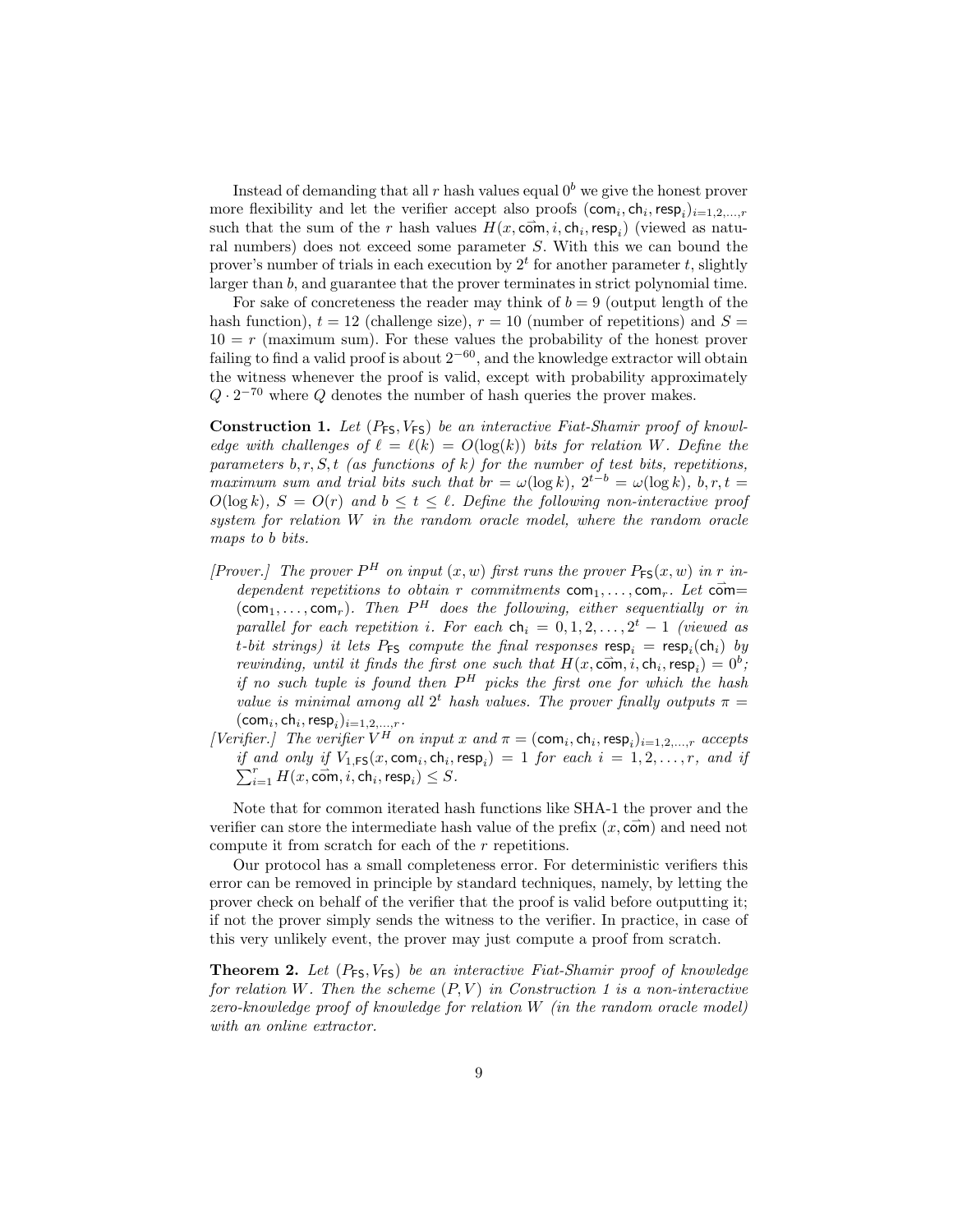Proof. We show that completeness, zero-knowledge and online extraction according to the definition are satisfied.

Completeness. For the completeness we show that the prover fails to convince the verifier with negligible probability only. For this let  $s_i$  be the random value  $H(x, \tilde{\text{com}}, i, \text{ch}_i, \text{resp}_i)$  associated to the output of the *i*-th execution. Then,

$$
Prob[\exists i : s_i > S] \le r \cdot (1 - (S+1)2^{-b})^{2^t} \le r \cdot e^{-(S+1)2^{t-b}}
$$

because in each of the at most  $2<sup>t</sup>$  tries the prover gets a random hash value of at most S with probability at least  $(S + 1)2^{-b}$ , and all hash values are independent. The probability of having a value larger than  $S$  in one execution is thus negligible as r is logarithmic and  $2^{t-b}$  is superlogarithmic. Hence, the sum of all r values exceeds  $rS$  with negligible probability only, and we from now on we can condition on the event that the sum of all  $s_i$  is at most rS. We also presume  $r \geq 2$  in the sequel, else the claim already follows.

In order for the honest prover to fail the sum T of the r values  $s_1, \ldots, s_r \geq 0$ must be larger than S. For any such  $T = S + 1, S + 2, \ldots, rS$  there are at most  $\binom{T+r-1}{r-1}$  ways to split the sum T into r non-negative integers  $s_1, \ldots, s_r$ .<sup>6</sup> This is upper bounded by

$$
\binom{T+r-1}{r-1} \le \left(\frac{e(rS+r-1)}{r-1}\right)^{r-1} \le (e(2S+1))^{r-1} \le e^{r\ln(e(2S+1))}
$$

On the other hand, the probability of obtaining such a sum for a given partition,  $s_1 = s_1, \ldots, s_r = s_r$ , is at most

$$
\prod_{i=1}^{r} \text{Prob}[s_i = s_i] \le \prod_{i=1}^{r} \text{Prob}[s_i \ge s_i] \le \prod_{i=1}^{r} (1 - s_i 2^{-b})^{2^t}
$$

$$
\le \prod_{i=1}^{r} e^{-s_i 2^{t-b}} = e^{-(\sum s_i) 2^{t-b}} = e^{-T2^{t-b}} \le e^{-(S+1)2^{t-b}}
$$

By choice of the parameters the probability of getting a sum T with  $S < T \leq rS$ is therefore limited by  $\exp(r\ln(e(2S+1)) - (S+1)2^{t-b})$ . Since  $\ln(2S+1) \leq S+1$ ,  $r = O(\log k)$  and  $2^{t-b} = \omega(\log k)$  this is negligible.

Zero-Knowledge. The zero-knowledge simulator  $Z = (Z_0, Z_1)$  in the first stage simply lets  $H_0$  be a (pseudo)random oracle. For the second stage,  $Z_1$  defines  $H_1$ to be consistent with  $H_0$  on previous queries. For any other query to  $H_1$  simulator

 $6$  For the simple proof consider first the number of combinations to split T into r strictly positive values. Envision T balls and  $T - 1$  gaps and place separators in  $r - 1$  distinct gaps. Assign the *i*-th value the number of balls between separators  $(i - 1)$  and i. There are  $\binom{T-1}{r-1}$  possibilities to put the separators and therefore the same number of representations. To deal with non-negative integers simply map the integers x to  $x + 1$  and consider the sum  $T + r$  instead of T.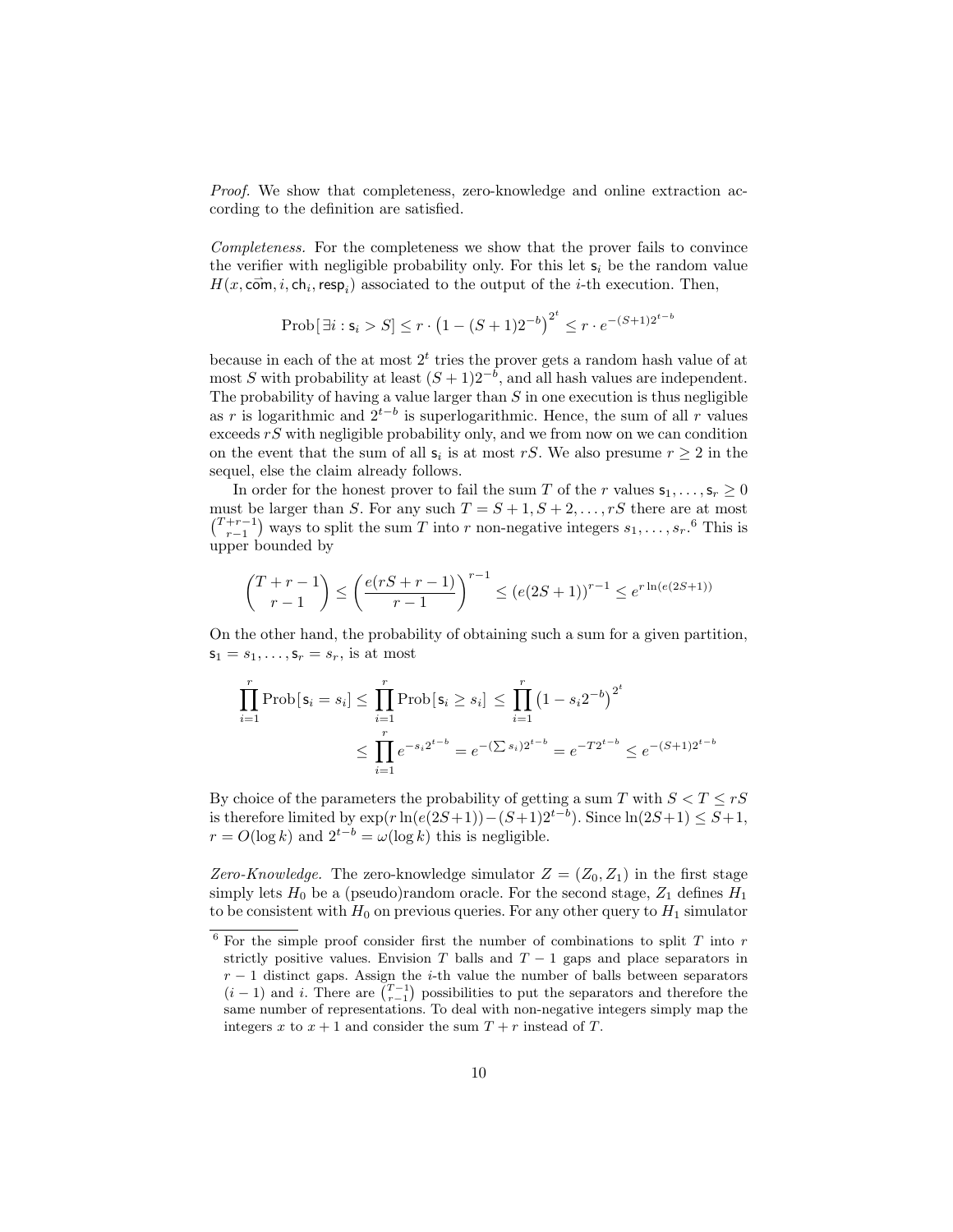$Z_1$ , on input x (and YES, the case NO is trivial), first samples  $2<sup>t</sup>$  random b-bit strings for each i and assigns them to the t-bit challenges  $\mathsf{ch}_i \in \{0,1\}^t$ . Let  $\tau_i : \{0,1\}^t \to \{0,1\}^b$  describe this assignment. Let  $\mathsf{ch}_i$  be the first one (in lexicographic order) obtaining the minimum over all these  $2<sup>t</sup>$  values.  $Z<sub>1</sub>$  next runs the (wlog.) special zero-knowledge simulator  $Z_{FS}$  of the underlying Fiat-Shamir proof r times on x and each  $\mathsf{ch}_i$  to obtain r tuples  $(\mathsf{com}_i, \mathsf{ch}_i, \mathsf{resp}_i)$ . It then defines the hash function  $H_1$  for any query  $(x, \overrightarrow{\text{com}}, i, \text{ch}_i^*, \text{resp}_i^*)$  with  $V_{1,\text{FS}}(x, \text{com}_i, \text{ch}_i^*, \text{resp}_i^*) = 1$  to be the value  $\tau_i(\text{ch}_i^*)$ . All other values of  $H_1$  are chosen (pseudo)randomly. The simulator outputs  $\pi = (\text{com}_i, \text{ch}_i, \text{resp}_i)_{i=1,2,\dots,r}$ as the proof.

Assume for the moment that the tuples  $(\mathsf{com}_i, \mathsf{ch}_i, \mathsf{resp}_i)$  are generated by genuine runs between  $P_{\text{FS}}(x, w)$  and  $V_{\text{FS}}^{\text{CH}}(x, ch_i)$ , instead of being sampled through  $Z_{FS}(x, ch_i)$ . Recall that  $V_{FS}^{\text{CH}}(x, ch_i)$  is the special verifier which merely copies  $ch_i$ . We only have to show that the simulation of  $Z = (Z_0, Z_1)$  on these tuples, called hybrid simulation, cannot be distinguished from the genuine behavior between P and V in our protocol. Since the hybrid simulation is efficiently computable given the transcripts, it follows from the special zero-knowledge property of the underlying Fiat-Shamir protocol —and a standard hybrid argument reducing the indistinguishability of  $r$  executions to a single one— that our construction inherits the zero-knowledge property.

So let all  $(\text{com}_i, \text{ch}_i, \text{resp}_i)$  in the simulator's proof  $\pi$  be generated by running  $P_{FS}$  and  $V_{FS}^{CH}$ . Define the following two events in the hybrid simulation. The first event, denoted InconsistentOracle, occurs if  $D_0$  as some point queries  $H_0$  about the values  $(x, \overrightarrow{\text{com}}, i, \text{ch}_i, \text{resp}_i)$  for its output x and the *i*-th proof part in the simulator's output  $\pi$  —which is randomly generated after D's query. In this case the simulator  $Z_1$  would not have the possibility to program the random oracle  $H_1$  accordingly. The other event AmbiguousResponse occurs if  $D$  at some point queries  $H_0$  or  $H_1$  about  $(x, \overrightarrow{\text{com}}, i, \text{ch}, \text{resp})$  and  $(x, \overrightarrow{\text{com}}, i, \text{ch}, \text{resp'})$  for some i, where  $\text{resp} \neq \text{resp}'$  but  $V_{1,\text{FS}}(x, \text{com}_i, \text{ch}, \text{resp}) = V_{1,\text{FS}}(x, \text{com}_i, \text{ch}, \text{resp}') = 1$ . In this case the simulated hash value of  $H_1$  equals the same value  $\tau_i(\text{ch})$  for both values and would be distinguishable from random.

Given that neither InconsistentOracle nor AmbiguousResponse happens, we claim that the hybrid simulation and executions of our protocol are indistinguishable. This follows easily as the challenge  $\mathsf{ch}_i$  in each execution is determined in the same way for both  $P^H$  and  $Z_1$ . Both algorithms search through the challenges in lexicographic order and the challenges are mapped to random b-bit values (either through H or through  $\tau_i$ ). The remaining parts of the transcript,  $\text{com}_i, \text{resp}_i$ , are in both cases chosen by the prover  $P_{\text{FS}}(x, w)$ . The claim now follows under the condition that neither of the two events above occurs because then all other hash values are independently distributed.

It thus remains to bound the probabilities for events InconsistentOracle and AmbiguousResponse. The former event has negligible probability since the minentropy of the commitments is superlogarithmic. That is, adversary  $D_0$  can query  $H_0$  only about a polynomial number of commitments, and the probability that one of the r random commitments  $com_1, \ldots, com_r$ , chosen afterwards,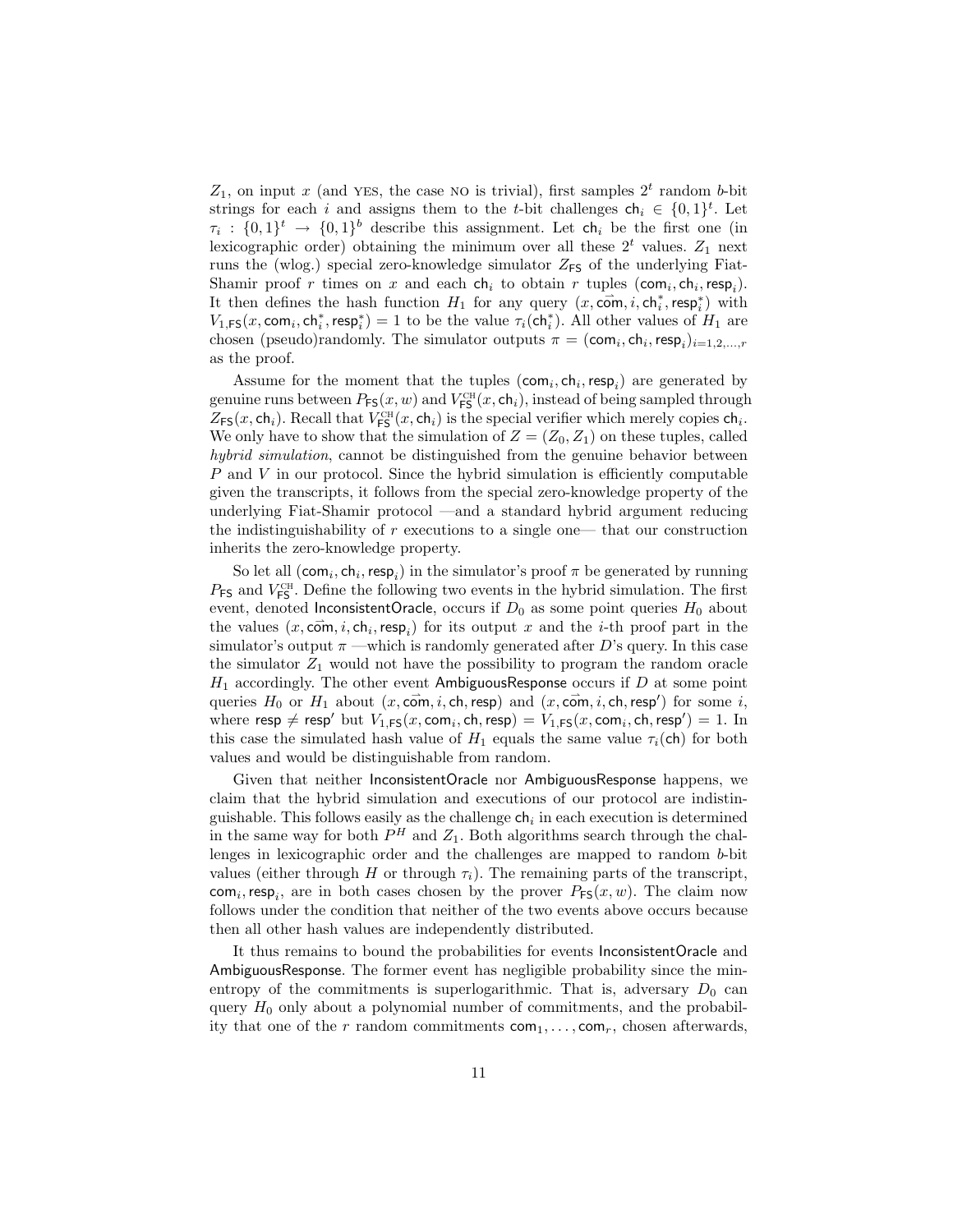equals any of those previously selected commitments is negligible. Conditioning on ¬InconsistentOracle, event AmbiguousResponse also has a negligible probability. Otherwise we could easily construct an efficient algorithm, using Z and D as subroutines, to refute the property of unique responses (in the plain model).

Online Extraction. We present a knowledge extractor  $K(x, \pi, \mathcal{Q}_{H}(A))$  that, except with negligible probability over the choice of  $H$ , is able to output a witness w to x for an accepted proof  $\pi = (\text{com}_i, \text{ch}_i, \text{resp}_i)_{i=1,2,\dots,r}$ . Algorithm K browses through the list of queries and answers  $\mathcal{Q}_H(A)$  and searches for a query  $(x, \overrightarrow{\text{com}}, i, \text{ch}_i, \text{resp}_i)$  as well another query  $(x, \overrightarrow{\text{com}}, i, \text{ch}'_i, \text{resp}'_i)$  for a different challenge  $\mathsf{ch}_i \neq \mathsf{ch}'_i$  but such that  $V_{\mathsf{FS}}(x, \mathsf{com}_i, \mathsf{ch}'_i, \mathsf{resp}'_i) = 1$ . If it finds two such queries it runs the knowledge extractor  $K_{FS}$  of the Fiat-Shamir proof on these values and copies its output; if there are no such queries then K outputs  $\perp$ .

It is clear that  $K$  succeeds every time it finds two valid queries for the same prefix  $(x, c\overrightarrow{\text{om}}, i)$ . Hence, it suffices to bound the probability that there are no two such queries but V still accepts. Consider the set of tuples  $(x, c<sub>om</sub>)$  such that A queries H about  $(x, \overrightarrow{\text{com}}, i, \text{ch}_i, \text{resp}_i)$  for some  $i, \text{ch}_i, \text{resp}_i$  and such that  $V_{1,\text{FS}}(x, \text{com}_i, \text{ch}_i, \text{resp}_i) = 1.$  Note that we can neglect tuples with invalid proofs (com<sub>i</sub>, ch<sub>i</sub>, resp<sub>i</sub>). Letting  $Q = |Q_H(A)|$  and counting the tuple in A's final output  $(x, \pi)$  as well, there are at most  $Q + 1$  many of these tuples  $(x, \text{còm})$ .

Fix one of the tuples for the moment, say,  $(x, c\overrightarrow{\text{om}})$ . By assumption, for this tuple and any i algorithm A never queries  $H$  about two values  $(x, c\overrightarrow{\text{om}},$  $i,$  ch<sub>i</sub>, resp<sub>i</sub>),  $(x, \overrightarrow{\text{com}}, i, \text{ch}'_i, \text{resp}'_i)$  with  $\text{ch}_i \neq \text{ch}'_i$  which  $V_{FS}$  would accept. Similarly, we can assume that A never queries about  $(x, \overrightarrow{\text{com}}, i, \text{ch}_i, \text{resp}_i), (x, \overrightarrow{\text{com}})$ ,  $i$ , ch<sub>i</sub>, resp<sub>i</sub> with resp<sub>i</sub>  $\neq$  resp<sub>i</sub>, else this would contradict the property of unique responses and can therefore happen with negligible probability only. This allows us to assign a set of unique values  $s_1, \ldots, s_r$  to  $(x, c\overrightarrow{\text{om}})$  such that  $s_i$  equals  $H(x, \text{còm}, i, \text{ch}_i, \text{resp}_i)$  if A queries about some tuple  $(x, \text{còm}, i, \text{ch}_i, \text{resp}_i)$ , and a random b-bit value if A never queries about any such tuple. Conclusively, the values  $s_1, \ldots, s_r$  assigned to  $(x, c\overrightarrow{om})$  are all random and independent.

Given such an assignment we calculate the probability that the sum does not exceed the threshold value S. We consider again the  $\binom{T+r-1}{r-1}$  combinations to represent a sum  $T \leq S$  with r values  $\mathsf{s}_1,\ldots,\mathsf{s}_r \geq 0$ . There are

$$
\sum_{T=0}^S \binom{T+r-1}{r-1} \leq (S+1) \cdot \binom{S+r-1}{r-1} \leq (S+1) \cdot \left(\frac{e(S+r)}{r-1}\right)^{r-1}
$$

possibilities. Since  $S = O(r)$  we have  $S + r \leq c(r - 1)$  for some constant c, and the number of combinations is bounded above by  $(S+1) \cdot 2^{\log(ec)r}$ , which is polynomial in k. Since  $s_1, \ldots, s_r$  are random, the probability of obtaining such a sum  $T \leq S$  is this number of combinations divided by  $2^{br}$ . By the choice of parameters this is negligible.

Finally, we extend the analysis from a fixed query to the set of the  $Q + 1$ possibilities  $(x, c<sub>om</sub>)$ . Since Q is polynomial the probability of finding a valid proof among this set for which the extractor also fails is bounded by  $(Q+1)(S+$ 1) ·  $2^{(\log(ec)-b)r}$ . This remains negligible.  $□$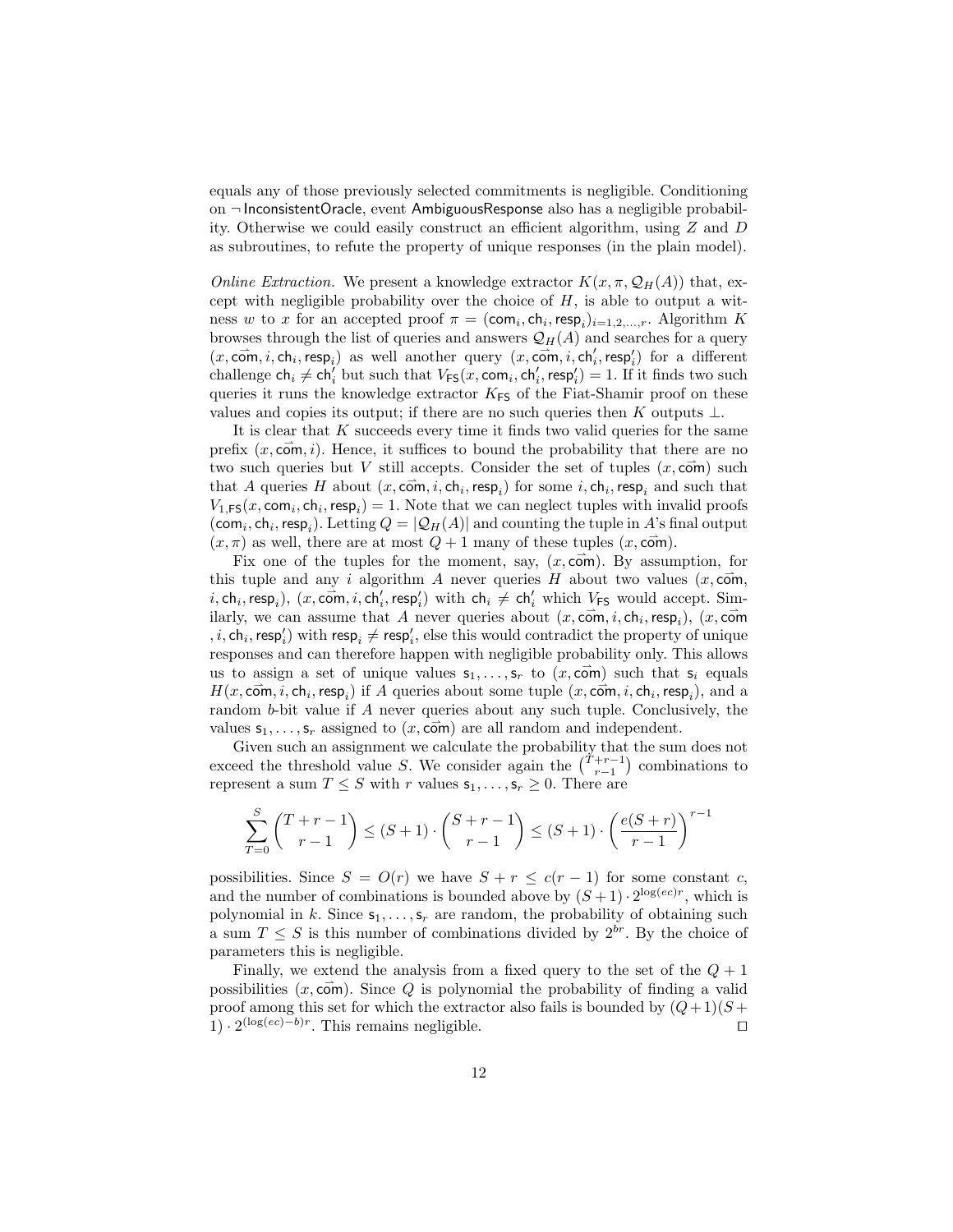We remark that the upper bounds derived on the number of representations of  $T$  with  $r$  integers, for completeness and extraction, have not been optimized. Moreover, we providently note that our knowledge extractor only needs the hash queries in  $\mathcal{Q}_H(A)$  with prefix  $(x, c\overrightarrow{\text{om}})$  to extract the witness for theorem x; all other queries are irrelevant to K.

Comparison to Hash-Tree Construction. We compare our construction with online extractors based on hash tress. Recall that, for the hash tree construction, in each of the r repetitions the prover computes the commitment com and all possible responses resp(ch) for challenges ch  $\in \{0,1\}^b$ . Hash values of all  $2^b$  responses are placed as leaves in a hash tree, and a binary tree of depth b is computed. This requires altogether  $2^b + 2^b - 1 \approx 2^{b+1}$  hash function evaluations. The challenge is computed as the hash value over all commitments and tree roots, and in each tree the corresponding leaf is opened together with the siblings on the path.

To compare the efficiency of the two approaches, we set  $b = 9, t = 12$ ,  $r = 10$  and  $S = 10$  for our construction and  $b' = 8$  and  $r' = 10$  for the hashtree construction. Then the total number of hash function evaluations is roughly  $r \cdot 2^9$  in both cases, and the number of executions of the underlying protocol are identical. In favor of the hash tree construction it must be said that our solution requires twice as many response computations on the average, though.

We have already remarked that the communication complexity of the hashtree construction is significantly larger than for our construction, i.e., the partly disclosed hash trees add  $br = 90$  hash values (typically of 160 or more bits) to the proof, while our solution does not add any communication overhead. As for the extraction error, the exact analysis for our construction with the given parameters shows that the extractor fails with probability at most  $Q \cdot 2^{-72}$  where  $Q$ is the maximal number of hash queries (assuming that finding distinct responses is beyond feasibility). The extraction for the hash-tree construction basically fails only if one manages to guess all  $r$  challenges in advance and to put only one correct answer in each tree. This happens with probability approximately  $Q/2^{br} = Q \cdot 2^{-80}$  and is only slightly smaller than for our construction. Yet, extraction in the hash-tree construction also requires that no collisions for the hash function are found. Finally, we note that the honest prover always manages to convince the honest verifier for the hash-tree construction whereas our protocol has a small completeness error.

Properties. Concerning the type of zero-knowledge, if there is a unique response for each x, com, ch, then our transformation converts an honest-verifier perfect zero-knowledge protocol into a statistical zero-knowledge one (against malicious verifiers). The small error is due to the negligible collision probability of commitments and applies to the standard Fiat-Shamir transformation as well.

As for proving logical combinations, given two interactive Fiat-Shamir protocols for two relations  $W^0, W^1$  it is known [CP92,CDS95,DDPY94] how to construct three-move proofs showing that one knows at least one of the witnesses to  $x^0, x^1$  (i.e., prove OR), or one can also show that one knows both witnesses (i.e., prove AND). Since the derived protocols in both cases preserve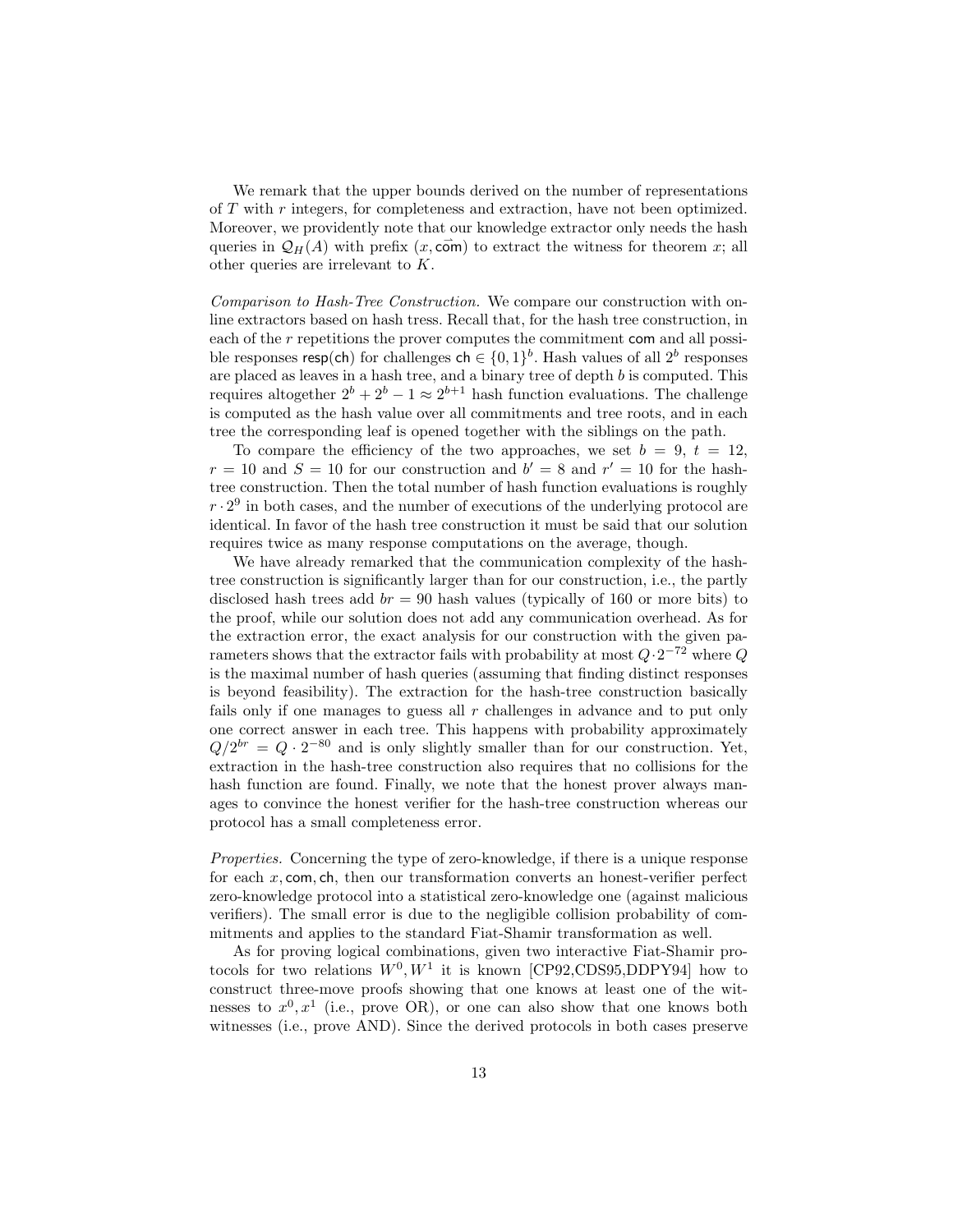the zero-knowledge and extraction property, and therefore constitute themselves Fiat-Shamir proofs of knowledge, our conversion can also be carried out for proving such logical statements.

#### 3.2 Simulation-Soundness

Before specifying our signature scheme we first prove formally that our noninteractive proof is simulation sound. That is, even if the zero-knowledge simulator has simulated several proofs for adversarial chosen theorems, the online extractor can still extract the witness from the adversarial proof for a valid theorem (as long as either the theorem or the proof is new). For this we also extend the notion of zero-knowledge to the case where the distinguisher sees multiple zero-knowledge proofs. We remark that we take advantage of special properties of our protocol to achieve both properties, i.e., they are not known to follow immediately from the basic properties.

**Theorem 3.** Let  $(P_{FS}, V_{FS})$  be an interactive Fiat-Shamir proof of knowledge for relation W and let  $(P, V)$  be derived through Construction 1. Then the protocol has the following additional properties:

- [Multiple Zero Knowledge.] There exists a probabilistic polynomial-time algorithm Z, the zero-knowledge simulator, such that for any probabilistic polynomial-time algorithm D the following distributions are computationally indistinguishable:
	- Let H be a random oracle. Set  $\pi_0 = \epsilon$  and  $\delta_0 = k$ . For  $i = 1, 2, ..., n$  (until D stops) repeat  $(x_i, w_i, \delta_i) \leftarrow D^H(i, \pi_{i-1}, \delta_{i-1})$  where  $\pi_i \leftarrow P^H(x_i, w_i)$ *if*  $(x_i, w_i)$  ∈  $W_k$  and  $⊥$  otherwise. Copy D's final output.
	- Let  $(H_0, \sigma_0) \leftarrow Z(0, k)$ ,  $\pi_0 = \epsilon$  and  $\delta_0 = k$ . For  $i = 1, 2, \ldots, n$  (until D stops) repeat  $(x_i, w_i, \delta_i) \leftarrow D^{H_{i-1}}(i, \pi_{i-1}, \delta_{i-1})$  where  $(H_i, \sigma_i, \pi_i) \leftarrow$  $Z(i, x_i, \sigma_{i-1}, \text{YES})$  if  $(x_i, w_i) \in W_k$  and  $(H_i, \sigma_i, \pi_i) \leftarrow Z(i, x_i, \sigma_{i-1}, \text{NO})$ otherwise. Copy D's final output.
- [Simulation Soundness.] There exists a probabilistic polynomial-time algorithm K, the online extractor, such that the following holds for every probabilistic polynomial-time algorithm B. Let  $(H_0, \sigma_0) \leftarrow Z(0, k)$ ,  $\pi_0 = \epsilon$  and  $\beta_0 = k$ . For  $i = 1, 2, 3, \ldots, n$  (until B stops) repeat  $(x_i, w_i, \beta_i) \leftarrow B^{H_{i-1}}(i, \pi_{i-1}, \beta_{i-1})$ where  $(H_i, \sigma_i, \pi_i) \leftarrow Z(i, x_i, \sigma_{i-1}, \text{YES})$  if  $(x_i, w_i) \in W_k$  and  $(H_i, \sigma_i, \pi_i) \leftarrow$  $Z(i, x_i, \sigma_{i-1}, \text{NO})$  otherwise. Let  $(x, \pi)$  be B's final output and  $\mathcal{Q}_B(H)$  be the communication of B with oracles  $H_0, H_1, \ldots, H_n$ . Let  $w \leftarrow K(x, \pi, \mathcal{Q}_H(B)).$ Then, as a function of  $k$ ,

$$
\text{Prob}\left[(x,w) \notin W_k \land V^{H_n}(x,\pi) = 1 \land (x,\pi) \notin \{(x_1,\pi_1),\ldots,(x_n,\pi_n)\}\right] \gtrsim 0.
$$

Proof. The multiple zero-knowledge property follows easily from the basic simulator for single theorems, because for each query the more sophisticated simulator here computes independent commitments —which are unique with overwhelming probability— and can therefore adapt the random oracle values accordingly.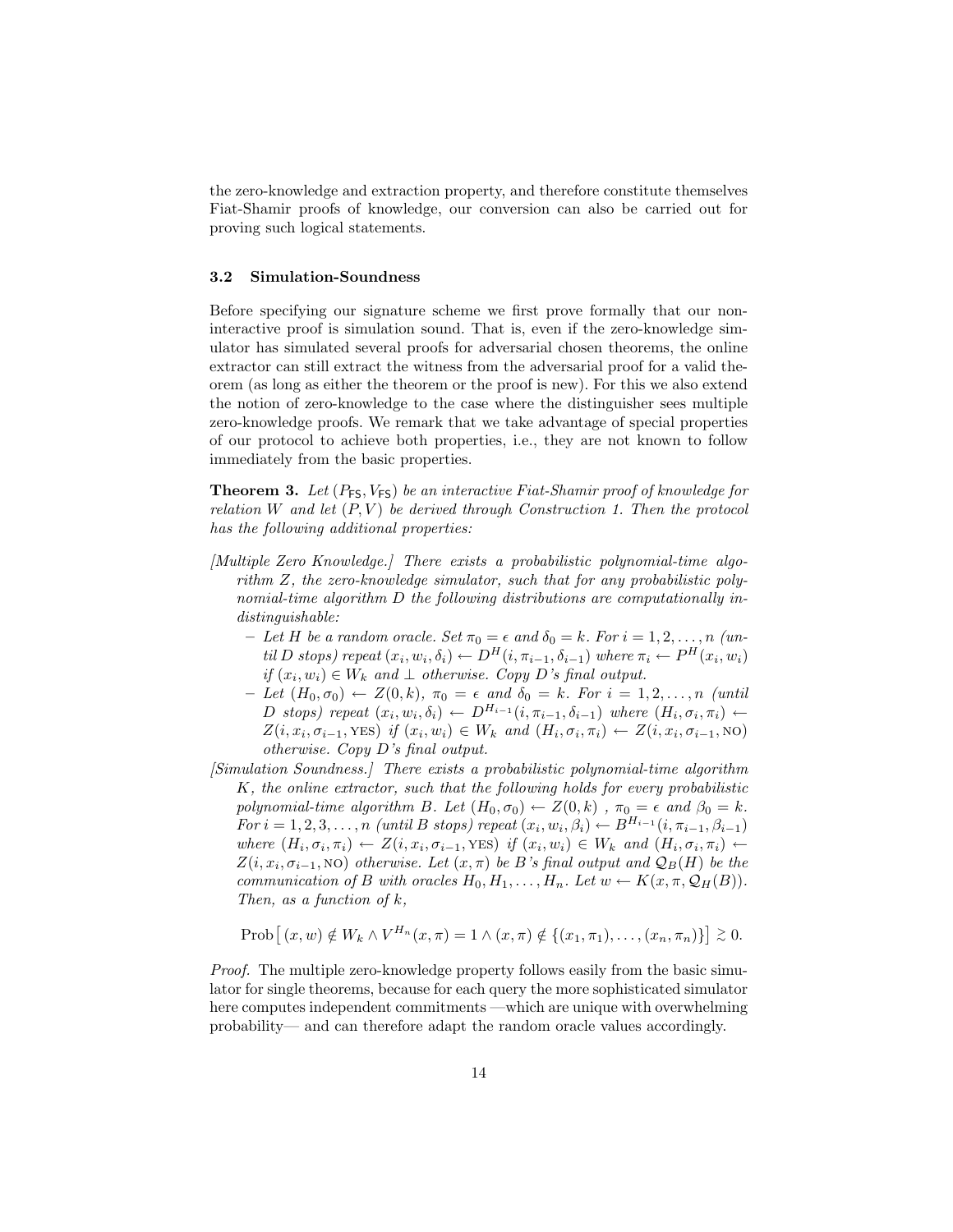We show simulation soundness. We claim that the same extractor  $K$  as in the basic case works. So assume towards contradiction that there exists an algorithm B refuting the property for this extractor  $K$ . From B we construct an algorithm A contradicting the basic extraction property of system  $(P, V)$ , i.e., A manages to generate a valid proof for a theorem without having seen other proofs before, but the knowledge extractor cannot extract a witness with sufficiently close probability.

We first show that we can exclude some trivial attacks. Namely, the probability that B only changes one of the responses in the proof  $\pi_i = (\text{com}_{ii}, \text{ch}_{ii},$ resp<sub>ij</sub>)<sub>i=1,2,...,r</sub> of a previous theorem  $x = x_j$ , and still succeeds, is negligible. Else it would be straightforward to construct an algorithm refuting the property of unique responses for  $(P_{FS}, V_{FS})$ , where this algorithm works in the plain model and uses the zero-knowledge simulator to emulate the random oracle and to generate proofs. Similarly, if B copies a theorem  $x = x_j$  but changes one of the (simulated) challenge-response pairs  $(\mathsf{ch}_{ij}, \mathsf{resp}_{ij})$  in the proof  $\pi_j$  to another valid transcript  $(\mathsf{ch}'_{ij},\mathsf{resp}'_{ij})$ , then the extractor can already derive the witness from these two valid transcripts. In the sequel we therefore condition on B succeeding by producing a new tuple  $(x, c<sub>om</sub>)$ , distinct from all previous theorem-commitment pairs  $(x_j, \tilde{\text{com}}_j)$ .

Algorithm  $A^H(k)$ , contradicting the basic extraction property of the underlying protocol, simulates B as follows. A sets  $\pi_0 = \epsilon$  and  $\beta_0 = k$ . For  $i = 1, 2, ..., n$ it runs B on input  $(i, \pi_{i-1}, \beta_{i-1})$ . In each loop the random oracle queries of B are relayed between A's oracle H and B. If B outputs  $(x_i, w_i, \beta_i)$  at the end of one round, then A checks (in polynomial time) if  $(x_i, w_i) \in W_k$ ; if so, it runs the prover P (with oracle access to H) to compute  $\pi_i \leftarrow P^H(x_i, w_i)$ ; if not, it sets  $\pi_i \leftarrow \perp$ . When B finally outputs  $(x, \pi)$  algorithm A outputs  $(x, \pi)$ , too.

We construct a distinguisher  $D$  against the multiple zero-knowledge property to show that the extraction error in  $A$ 's experiment is negligibly close to the one in  $B$ 's experiment. Since the latter is assumed to be noticeable, so is the former, contradicting the extraction error of the underlying system  $(P, V)$ .

Algorithm  $D$  proceeds in rounds, where at the end of each round  $D$  outputs  $(x_i, w_i, \delta_i)$  and expects a proof at the beginning of the next round. D either experiences simulated proofs from the zero-knowledge simulator (and a simulated random oracle), or gets genuine proofs from the original prover (and has access to a truly random oracle).  $D$  uses  $B$ , which also proceeds in rounds, as a subroutine. Each time B outputs  $(x_i, w_i, \beta_i)$  at the end of one round, D copies this output and finishes this round as well. During each round every hash oracle query of  $B$  is forwarded to  $D$ 's (simulated or real) hash oracle, and the answer is returned to  $B$ ; all queries and answers are recorded in  $\delta_i$ . When B eventually returns  $(x, \pi)$  and stops, D invokes  $V^H$  on  $(x, \pi)$ , verifies (in polynomial time) if  $(x, w) \notin W_k$  for  $w \leftarrow K(x, \pi, \mathcal{Q}_H(B))$  (where  $\mathcal{Q}_H(B)$  is the recorded list of queries and answers of B and the hash oracle), and D checks that  $(x, \pi) \notin \{(x_i, \pi_i)\}\)$ . Algorithm D outputs 1 if and only if all tests succeed.

For the analysis, if D communicates with the zero-knowledge simulator then it outputs 1 with the extraction error in  $B$ 's experiment. If, on the other hand,  $D$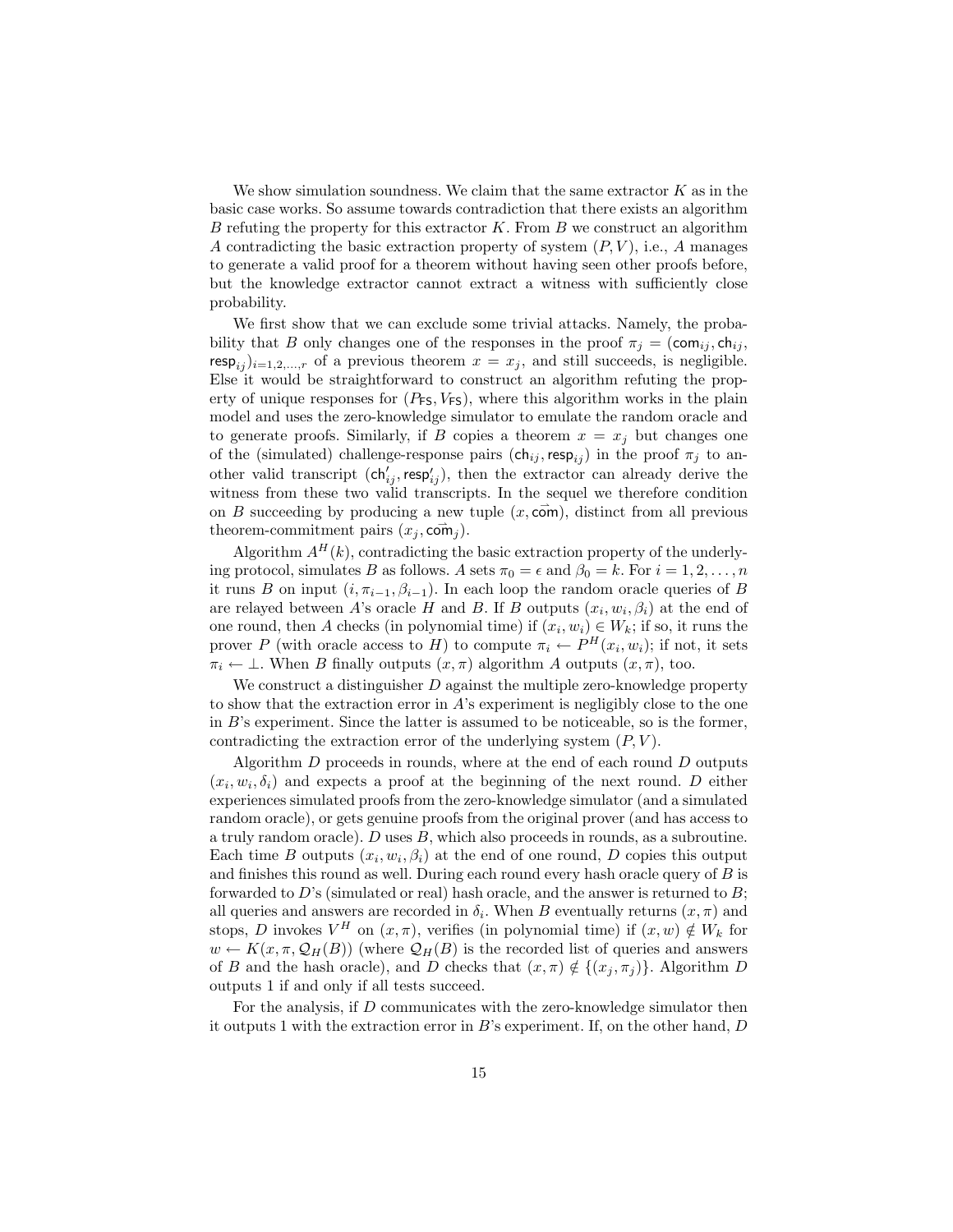interacts with the original prover and a random oracle, then we claim that  $D$  returns 1 with the extraction error in  $\vec{A}$ 's experiment. The only difference between  $A$ 's experiment and the  $D$ 's simulation in this case lies in the hash queries of the algorithms: A's list  $\mathcal{Q}_H(A)$  also includes queries A uses to internally simulate the prover  $P^H$ , but those queries do not appear in D's records. As noted before, our basic extractor  $K$  only needs to see  $A$ 's hash queries corresponding to the tuples  $(x, \text{còm})$ . All queries referring to  $(x_1, \text{còm}_1), \ldots, (x_n, \text{còm}_n)$  different from this tuple (which include all queries of  $P^H$ ) can be neglected without decreasing the extraction probability. In conclusion, if the probabilities for  $D$ 's two experiments would be far apart then  $D$  would contradict the multiple zero-knowledge property. Hence, they must be negligibly close and the claim follows.  $\Box$ 

## 3.3 Constructing Signature Schemes

In order to derive a signature scheme from the three-move proof of knowledge the classical Fiat-Shamir transformation suggests to compute the challenge as the hash value over com and the message to be signed. In our case, the challenge is not derived as a hash value. We can, however, incorporate  $m$  by computing the *b*-bit hash values over  $(x, m, c\overrightarrow{\text{om}}, i, \text{ch}_i, \text{resp}_i)$  for the public key x, i.e., m becomes part of the theorem. Indeed, if we have an interactive proof of knowledge for relation  $W$  then this also constitutes a proof of knowledge for the relation  $W_k^{\text{msg}} = \{((x,m), w) \mid (x, w) \in W_k\}.$  The protocol also inherits completeness and the multiple zero-knowledge property and our transformation also yields a simulation-sound non-interactive proof system.

For our signature scheme we assume that the underlying relation  $W$  of the proof of knowledge is accompanied by an efficiently samplable, yet hard to invert procedure generating  $(x, w)$ . For example, for the discrete-logarithm problem and parameter  $k = (\mathcal{G}, q, g)$  this procedure picks  $w \leftarrow \mathbb{Z}_q$  and computes  $x \leftarrow g^w$ . More formally, we say that the relation  $W$  has a *one-way instance generator*  $I$  if for any parameter k algorithm  $I$  returns in probabilistic polynomial-time  $(x, w) \in W_k$ , but such that for any probabilistic polynomial-time algorithm I, for  $(x, w) \leftarrow \mathcal{I}(k)$  and  $w' \leftarrow I(x)$  the probability  $\text{Prob}[(x, w') \in W_k]$  is negligible (as a function of  $k$ ).

**Construction 4.** Let  $(P_{FS}, V_{FS})$  be an interactive Fiat-Shamir proof of knowledge for relation W with one-way instance generator  $\mathcal I$ , and let  $(P, V)$  be derived through Construction 1. Define the following signature scheme (KGen, Sig, Ver) in the random oracle model:

[Key Generation.] Algorithm KGen(k) generates a key pair (pk, sk)  $\leftarrow \mathcal{I}(k)$ .

- [Signing.] Algorithm  $\textsf{Sig}^H$  for inputs pk, sk and message  $m \in \{0,1\}^*$  computes a proof of knowledge  $s \leftarrow P^H((pk, m), sk)$  for the relation  $W_k^{msg'}$  and returns s as the signature.
- [Verification.] Algorithm  $\mathsf{Ver}^H$  for input pk, m and s returns the verifier's decision  $V^H((pk, m), s)$  for relation  $\overline{W_k^{msg}}$ .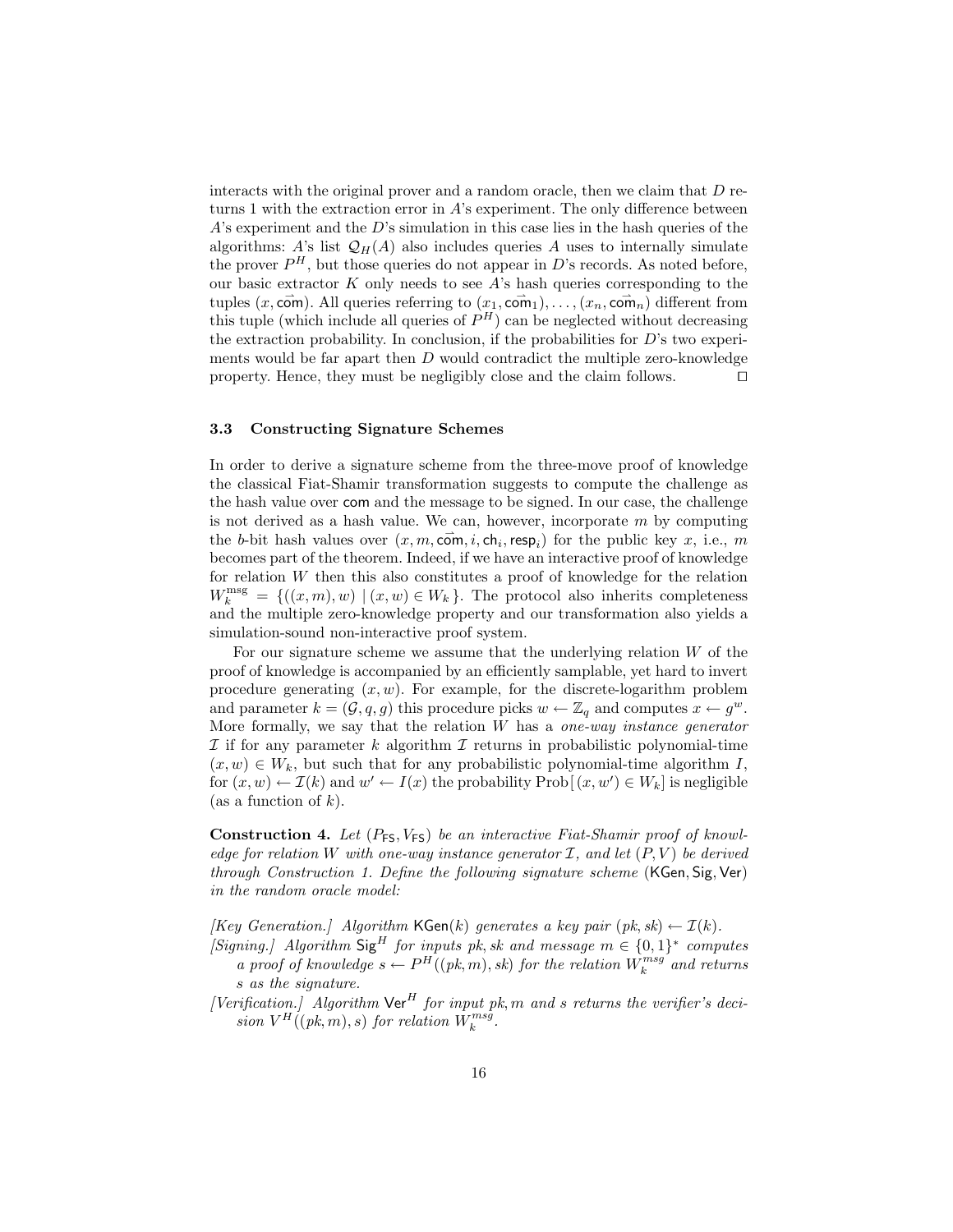**Proposition 1.** The signature scheme (KGen, Sig, Ver) in Construction 4 is existentially unforgeable against adaptive chosen-message attacks (in the random oracle model). In particular, if there is an algorithm mounting a chosen-message attack in time T with success probability  $\epsilon$ , then there is an algorithm inverting *I* in time  $T' = O(T)$  with probability  $\epsilon' \approx \epsilon$ .

In fact, our result even shows that the derived signature scheme is strongly unforgeable, i.e., it is also infeasible to take a message-signature pair  $(m, s)$  and produce a new signature for this message m.

Proof. Security follows from the simulation soundness of the proof of knowledge. Suppose that there is a successful attacker  $A$  on the signature scheme which forges signatures with noticeable probability. We show that this would contradict the one-wayness of the instance generator.

First note that if A faces the simulator of the multiple zero-knowledge property instead of the honest prover and a genuine random oracle, then A's success probability of forging signatures cannot drop significantly. Else it would be easy to derive a distinguisher for the zero-knowledge property. Thus, the adversary has also noticeable success probability in this hybrid experiment with simulated proofs and oracles.

Next, we explain how to use A to contradict the one-wayness of  $\mathcal I$ . Given the public part pk, generated as  $(pk, sk) \leftarrow \mathcal{I}(k)$ , initialize the zero-knowledge simulator to obtain oracle  $H_0$ . Run the attacker on pk and with oracle access to  $H_0$ . Each time the attacker asks for a signature for a message  $m_i$  we run the zero-knowledge simulator on  $(pk, m_i, \text{YES})$  to obtain a proof  $s_i$  (i.e., a signature) for this theorem and to get oracle  $H_i$ . We answer with  $s_i$  and continue the simulation with oracle  $H_i$ . If the adversary finally outputs a forgery  $(m, s)$  then we run the knowledge extractor K on  $(pk, m)$ , s and the list of oracle queries A has made. Return the extractor's output  $sk'$ .

It is easy to see that if  $A$  manages to output a valid signature  $s$  (i.e., an accepted proof) for a new message m (i.e., a new theorem  $(pk, m)$ ) with noticeable probability in the hybrid experiment, then the knowledge extractor can efficiently extract a matching secret key  $sk'$  (i.e., a witness) with noticeable probability. Specifically, the probability of A succeeding while the extractor does not return a witness is negligible by simulation soundness. We derive the contradiction to the one-wayness of  $\mathcal I$  as we can efficiently return a witness with noticeable probability.  $\Box$ 

The result of the theorem holds more generally if the extractor merely computes a function  $f(w)$  of the witness, as long as computing such a value  $f(w)$  is infeasible.

#### 3.4 Lower Bound for Hash Queries of Online Extractors

In this section we show our superlogarithmic lower bound on the number of hash function evaluations for non-programming online extractors. For notational convenience we let  $f(k) = O<sub>K</sub>(\log k)$  or  $f(k) = poly<sub>K</sub>(k)$  refer to a function  $f(k)$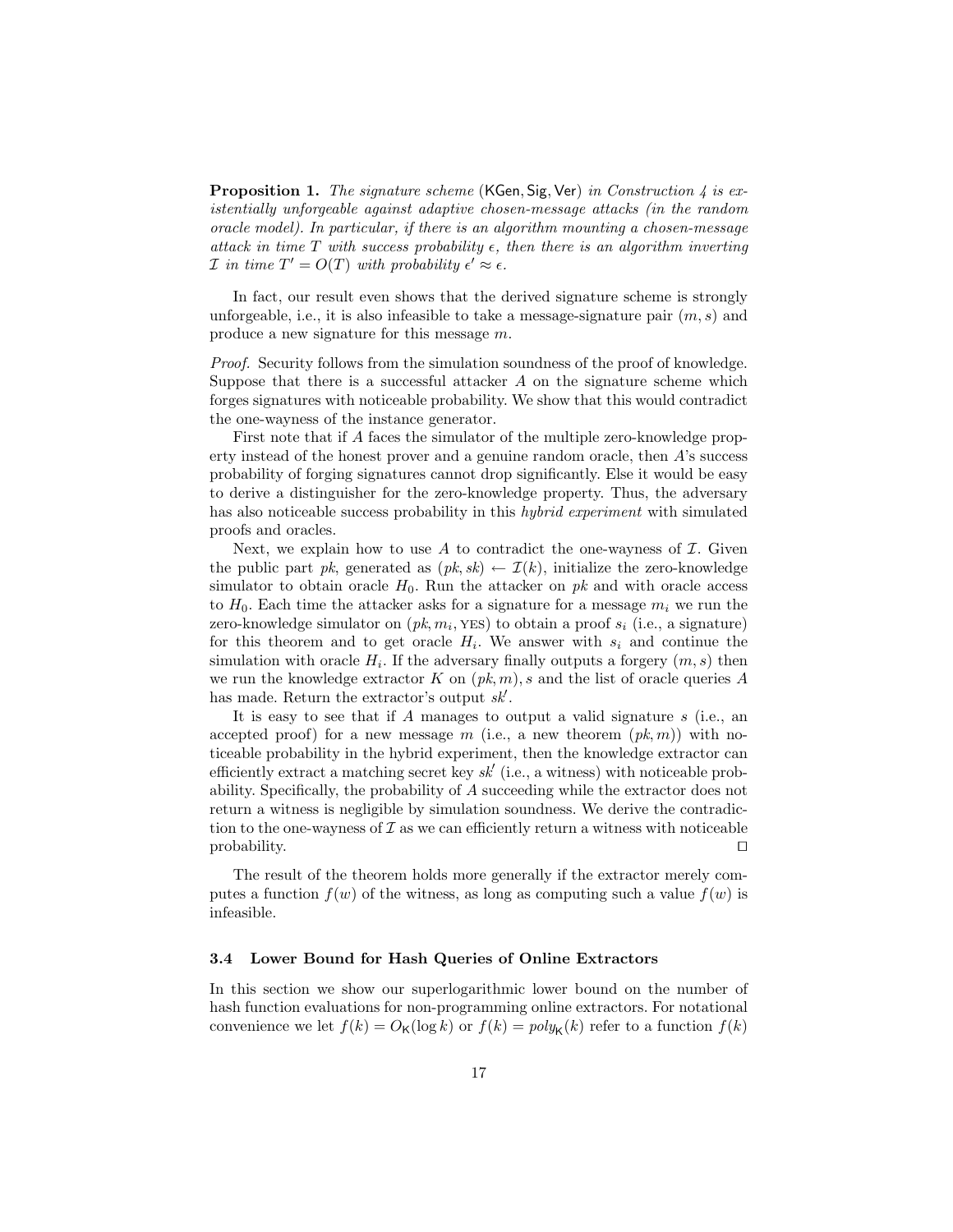which grows only logarithmically or polynomially, restricted to all  $k \in K$ , i.e., there is a constant c such that  $f(k) \leq c \log k$  or  $f(k) \leq k^c$  for all  $k \in \mathsf{K}$ . For any  $k \notin K$  the function f might exceed these bounds.

Recall from the previous section that a one-way instance generator  $\mathcal I$  for a relation W generates random x such that finding a witness  $w$  to x is infeasible.

**Proposition 2.** Let  $(P, V)$  be a non-interactive zero-knowledge proof of knowledge for relation W with an online extractor K in the random oracle model. Let  $\rho = \rho(k)$  and  $\nu = \nu(k)$  be the maximum number of hash oracle queries the prover P resp. the verifier V makes to generate and to check a proof  $\pi$ . Then  $\max_{v=0,1,...,\nu} {(\rho) \choose v} = poly_K(k)$  for an infinite set K implies that W does not have a one-way instance generator I.

Clearly,  $\binom{\rho}{v}$  obtains its maximum at  $\binom{\rho}{\lceil \rho/2 \rceil}$ , where  $\lceil \rho/2 \rceil$  is the roundedoff integer of  $\rho/2$ , and if  $\rho = O_K(\log k)$  for an infinite set K, then  $\binom{\rho}{\lceil \rho/2 \rceil} \leq$  $(2e)^{\lceil \rho/2 \rceil} = \text{poly}_K(k)$  for the same set K, and the requirements of the proposition are satisfied. This implies that  $\rho = \omega(\log k)$  must grow superlogarithmically for a one-way instance generator. Similarly, if the verifier only makes a constant number of hash function queries then the prover must perform a superpolynomial number of hash function evaluations, or else the instance generator cannot be one-way.

Proof. The high level idea of the proof is that, under the assumption that  $\max_v \binom{\rho}{v} = poly_K(k)$  is polynomial, replacing the hash queries  $\mathcal{Q}_H(P)$  the prover makes to generate the proof  $\pi$  by the queries  $\mathcal{Q}_H(V)$  the verifier makes to verify the proof suffices to extract the witness. Specifically, we prove that  $K(x, \pi, \mathcal{Q}_H(V))$ then returns a witness w with noticeable probability. Replacing the original proof by an indistinguishable one from the zero-knowledge simulator  $Z(x)$  (without access to w) and running  $K(x, \pi, \mathcal{Q}_H(V))$  on this proof implies that we can compute the witness  $w$  with noticeable probability from  $x$  alone.

We now turn the above idea into a formal proof. Suppose that there is an instance generator  $\mathcal I$  for relation  $W$ . We construct an algorithm  $I$  that succeeds in finding a witness for a random instance  $x$  with noticeable probability, and therefore the generator cannot be one way. Inverter  $I$  works as follows:

- Algorithm I gets as input x where  $(x, w) \leftarrow \mathcal{I}(k)$ .
- I invokes the zero-knowledge simulator to generate  $(H, \pi) \leftarrow Z(x)$ .
- The inverter next runs the verifier  $V^H(x, \pi)$  and records all communication of V with H in  $\mathcal{Q}_H(V)$ .
- I executes the extractor  $K(x, \pi, \mathcal{Q}_H(V))$  and outputs the answer w.

For the analysis we first construct, in a thought experiment, a prover  $P'$  from  $P$  which tries to make at most those queries  $V$  makes for verification.  $P'$ , on input  $w, x$  and with access to  $H$ , first picks a random subset  $Q$  of all subsets of  $\{1, 2, \ldots, \rho\}$  of size at most  $\nu$ , e.g., by choosing a random v between 0 and  $\nu$ and then picking a subset of size v. It next emulates  $P$  on  $w, x$ . If  $P$  generates the *i*-th query to the oracle then, for  $i \in Q$ , prover P' forwards this query to H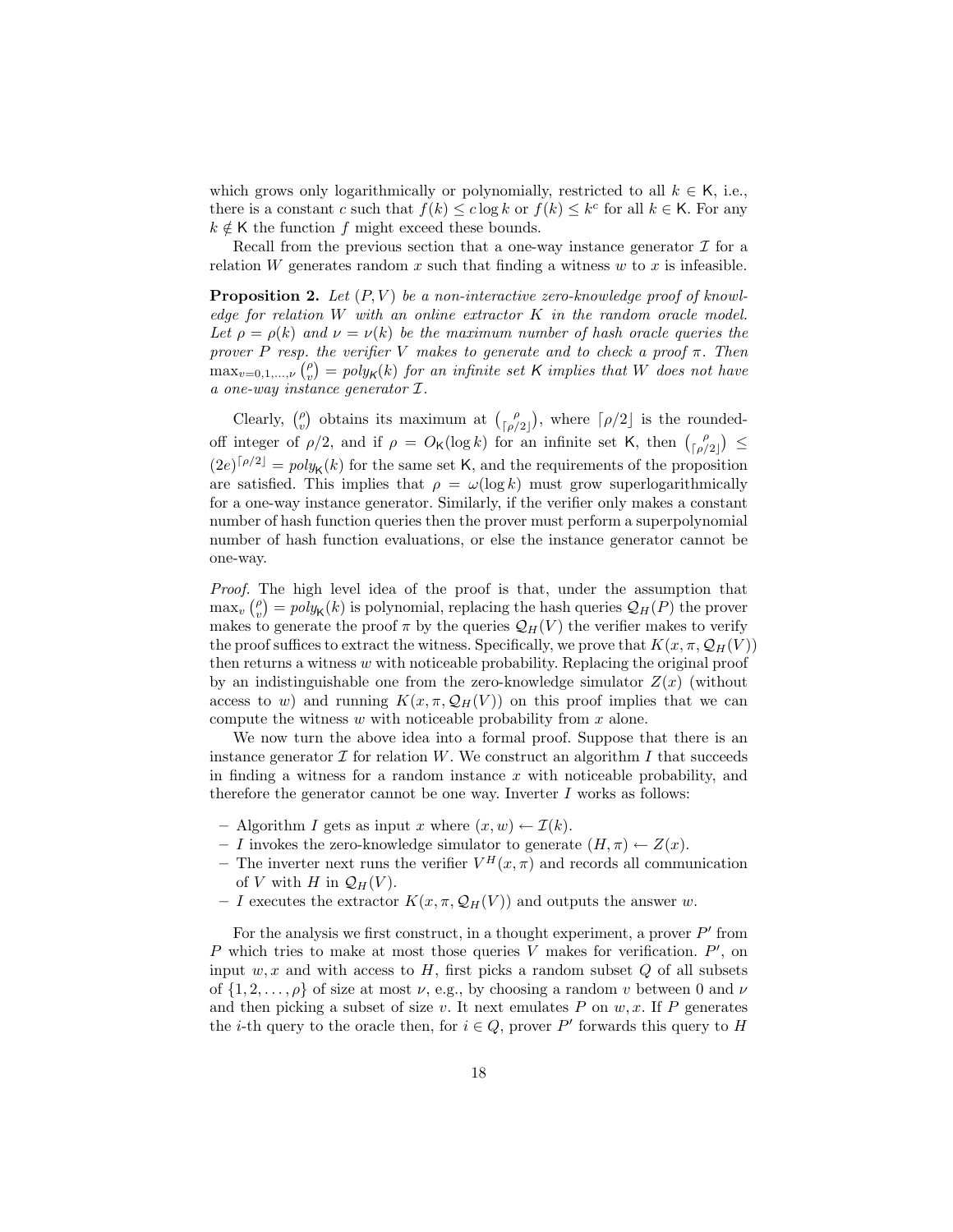and returns the answer to P; if  $i \notin Q$  then P' simply returns a random value from H's range.<sup>7</sup> If P at the end outputs a proof  $\pi$  then P' runs the (wlog.<sup>8</sup>) deterministic verifier  $V^H$  by relaying communication between V and the genuine oracle H and eventually outputs  $\pi$  (even if V aborts or rejects).

For notational convenience denote by  $H'$  the function which is defined by H and  $P'$  actions, i.e., which agrees on H on all queries except for the ones for which  $P'$  gave random answers instead. Clearly,  $P'$  may sometimes fail to provide a proof that  $V^H$  accepts, especially if V queries H about a value for which H' is different. But since  $\max_v {(\rho) \choose v} = poly_K(k)$  for an infinite set K, prover P' predicts the subset of queries  $V$  makes among the queries of  $P$  correctly (event Consistent-Oracle) with probability  $1/p(k)$  for all  $k \in K$  and some polynomial  $p(k)$ . Given that the guess is right,  $V$ 's view is identical when run with  $H$  or with  $H'$ . Hence, taking the negligible completeness error of the original protocol into account,  $V^H$  accepts the proof of P' with probability at least  $1/2p(k)$  for all sufficiently large  $k \in \mathsf{K}$ .

It follows that the knowledge extractor  $K$ , run on the queries of  $P'$  to  $H$ , returns a valid witness with probability negligibly close to  $1/2p(k)$ , which is certainly larger than  $1/4p(k)$  for all large  $k \in K$ . Furthermore, given Consistent-Oracle we have  $\mathcal{Q}_H(P') = \mathcal{Q}_H(V)$ ; the inclusion  $\mathcal{Q}_H(P') \subseteq \mathcal{Q}_H(V)$  follows from the correct guess and equality from the fact that  $P'$  conclusively runs the deterministic V on  $\pi$ . Under this condition  $P'$  also generates the same distribution on  $\pi$  as P does (given x,  $\mathcal{Q}_H(V)$ ) and the extractor's view is identical in that case. Hence,  $K(x, \pi, \mathcal{Q}_H(V))$  also returns a witness with noticeable probability  $1/4p(k)$  in the actual protocol between P and V.

The final step is to let the zero-knowledge simulator  $Z(x)$  generate  $H_Z, \pi_Z$ instead of P. For x the probability of  $K(x, \pi_Z, \mathcal{Q}_{H_Z}(V))$  extracting a witness can only be negligibly smaller than for  $K(x, \pi, \mathcal{Q}_H(V))$ . Otherwise it would be straightforward to construct a distinguisher for the zero-knowledge property. It follows that our inverter I finds a witness to a given x with noticeable probability at least  $1/8p(k)$  for large  $k \in K$  and the instance generator cannot be one-way.

 $\Box$ 

Optimality of the Bound. Our lower bounds make essential use of the fact that the extractor cannot program the random oracle. In fact, if K was allowed to choose oracle values, then the oracle  $H$  (with unrestricted output length) could be defined to generate a sufficiently large common reference string and to run a non-interactive zero-knowledge proof of knowledge with online extractor in the standard model [DP92]. A single hash function evaluation would then suffice.

Also, the superlogarithmic bound cannot be improved for non-programming extractors. Namely, if we run the hash-tree construction or an easy modifica-

 $^7$  As usual,  $P'$  simulates oracle queries consistently by keeping state of previous queries and providing identical answers to identical queries.

<sup>8</sup> Every probabilistic verifier can be replaced by a deterministic one. This only increases the verifier's number of hash function queries by one and does not change our asymptotical result.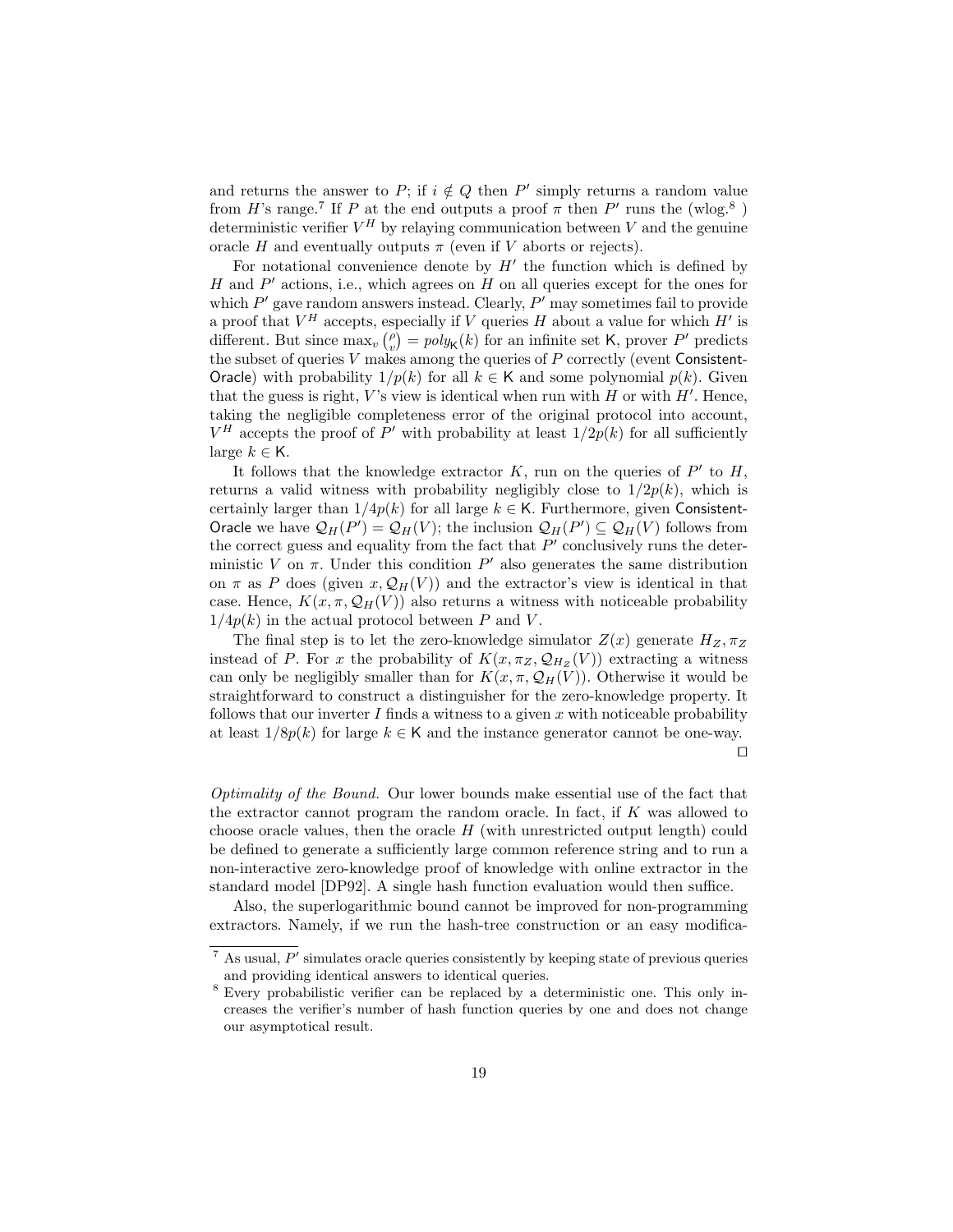tion of our solution for binary challenges and superlogarithmic  $r$ , then we get a negligible extraction error and make only  $O(r)$  hash function queries.

# 4 Application to Group Signatures

In this section we show how to lift the CPA-anonymous group signature scheme by Boneh et al. [BBS04] to a fully anonymous one. As explained in the introduction, the idea is to append a non-interactive proof of knowledge with online extractor for an ElGamal-like encryption. Although we give a brief introduction to group signatures we refer the reader to the work by Bellare et al. [BMW03] for a comprehensive overview about (the security of) group signatures. Recall from the introduction that the two important security properties are full anonymity, the impossibility of identifying the author of a signature, and full traceability, the impossibility of generating a signature which cannot be traced to the right origin.

Very roughly, a group signature scheme consists of a (fixed) set of users, each user receiving a secret through an initial key generation phase carried out by a trusted third party. In addition, a public group key is established in this phase. Each user can run the sign protocol to generate a signature on behalf of the group. This signature is verifiable through the group's public key, yet outsiders remain oblivious about the actual signer. Only the group manager can revoke this anonymity and open the signature through an additional secret key.

The original scheme by Boneh works over bilinear group pairs  $(G_1, G_2)$ where deciding the Diffie-Hellman problem is easy. That is, for groups  $G_1, G_2$  of prime order q generated by  $g_1, g_2$  there is an efficiently computable isomorphism  $\psi: G_2 \to G_1$  with  $\psi(g_2) = g_1$ , and an efficiently computable non-degenerated bilinear mapping  $e$  with  $e(u^a, v^b) = e(u, v)^{ab}$  for all  $u \in G_1$ ,  $v \in G_2$  and  $a, b \in \mathbb{Z}_q$ .

For the security of the scheme it is assumed that the  $q\text{-strong Diffie-Hellman}$ problem —given  $(g_1, g_2, g_2^{\gamma}, g_2^{(\gamma^2)}, \dots, g_2^{(\gamma^q)}$  find  $(g_1^{\gamma+x}, x)$  for any  $x \in \mathbb{Z}_q^*$  is intractable. See [BB04] for more details. It is also presumed that the decision linear assumption in  $G_1$  holds, namely that it is infeasible to distinguish tuples  $(u, v, h, u^a, v^{\overline{b}}, h^{a+b})$  and  $(u, v, h, u^a, v^{\overline{b}}, h^c)$  for  $u, v, h \leftarrow G_1$  and  $a, b, c \in \mathbb{Z}_q$ . This assumption implies that ElGamal-like encryptions  $(u^a, v^b, h^{a+b} \cdot m)$  of messages m under public key  $(u, v, h)$  are semantically secure.

In the original scheme of Boneh et al. [BBS04] the group's public key contains a value  $w = g_2^{\gamma}$  and each user receives a pair  $(A_i, x_i)$  with  $A_i = g_1^{1/(\gamma + x_i)}$  as the secret key. In addition, the group manager's public key consists of a public encryption key  $(u, v, h)$  such that  $u^{\xi_1} = v^{\xi_2} = h$  for secret key  $\xi_1, \xi_2$ . To sign a message  $m$  the user encrypts  $A_i$  with the manager's public key as  $T_1 \leftarrow u^a, T_2 \leftarrow v^b$  and  $T_3 \leftarrow A_i h^{a+b}$  for random  $a, b \leftarrow \mathbb{Z}_q$ . In addition, the signer also computes a non-interactive proof  $\tau$  (in the random oracle model) that  $(T_1, T_2, T_3)$  encrypts such an  $A_i$  with  $e(A_i, w g_2^{x_i}) = e(g_1, g_2)$ . The details of this zero-knowledge proof are irrelevant for our discussion here, we merely remark that the message m enters in this proof and that an independent random oracle is needed for this part. To verify a signature one verifies this proof  $\tau$ . To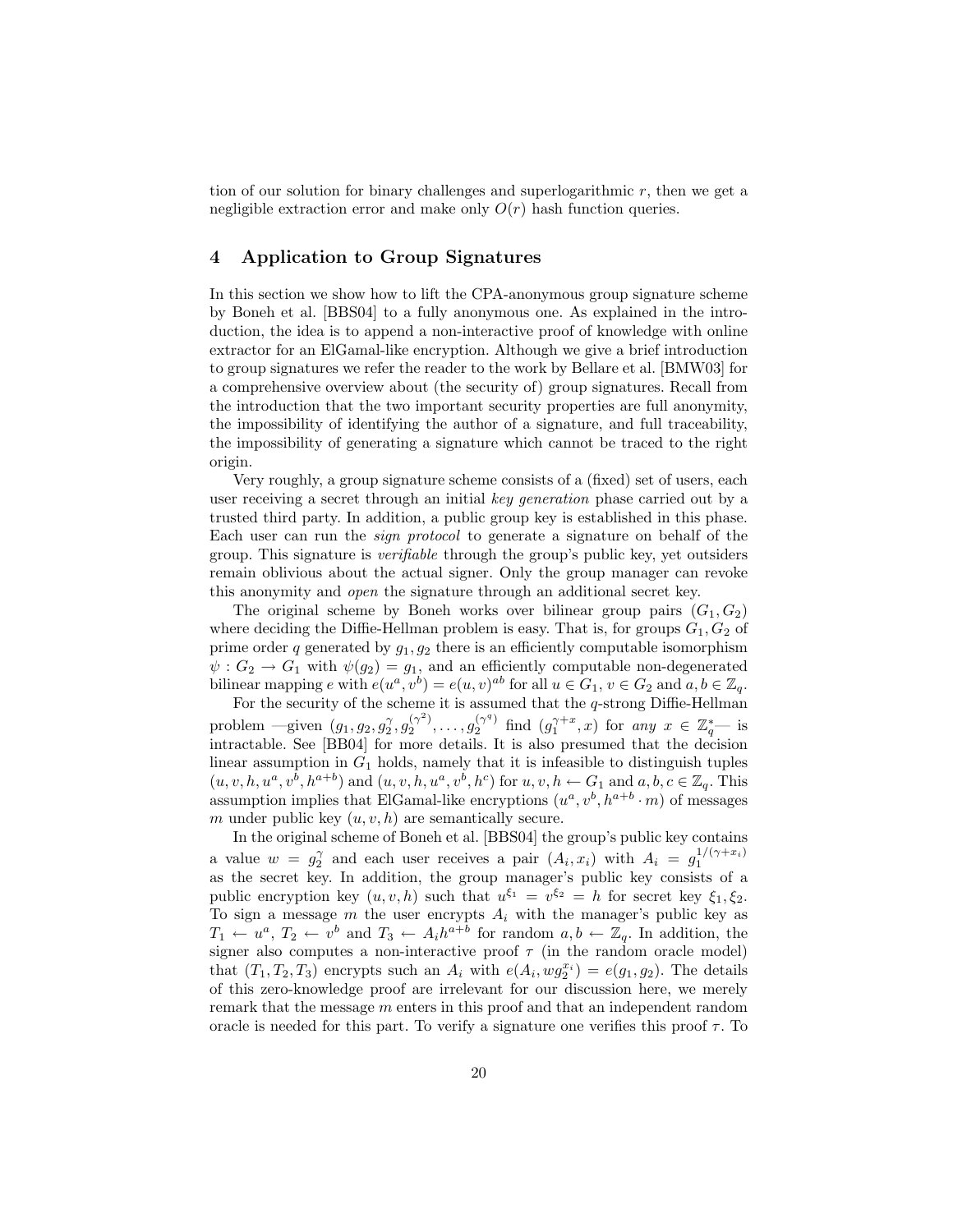revoke anonymity the group manager verifies the signatures and then decrypts  $A_i = T_3/T_1^{\xi_1}T_2^{\xi_2}$  and recovers the user's identity through  $A_i$ .

We now augment the original scheme by our proof of knowledge for the ElGamal encryption:

Construction 5. Define the following group signature scheme:

- [Key Generation.] Compute the public key as before by picking a bilinear group pair  $G = (G_1, G_2)$  and generators  $g_1, g_2, h$ . Sample  $\xi_1, \xi_2, \gamma \leftarrow \mathbb{Z}_q^*$  and let  $u^{\xi_1}=v^{\xi_2}=h$  and  $w=g_2^{\gamma}$ . The public key gpk consists of  $(\mathcal{G}, g_1, g_2, h, u, v, w)$ . Each of the n users obtains some  $x_i \leftarrow \mathbb{Z}_q^*$  and  $A_i = g_1^{1/(\gamma + x_i)}$  as the secret key. The group manager receives  $(\xi_1, \xi_2, A_1, \ldots, A_n)$  as the secret key.
- [Signing.] To sign a message  $m \in \{0,1\}^*$  under a secret key  $(A_i, x_i)$  the user takes the group key  $gpk = (\mathcal{G}, g_1, g_2, h, u, v, w)$  and does the following:
	- $-$  As in the original scheme pick  $a, b \leftarrow \mathbb{Z}_q$  and encrypt  $A_i$  under the group manager's public key,  $T_1 \leftarrow u^a$ ,  $T_2 \leftarrow v^b$  and  $T_3 \leftarrow A_i h^{a+b}$ .
	- Compute as before a non-interactive proof  $\tau$  that  $A_i = g_1^{1/(\gamma + x_i)}$  is encrypted in  $(T_1, T_2, T_3)$  for some  $x_i \in \mathbb{Z}_q$ , involving the message m.
	- Additionally, compute a non-interactive zero-knowledge proof of knowledge  $\pi$  for  $\alpha, \beta$ , i.e., run  $P^H$  on  $(gpk, T_1, T_2, T_3, \tau, m, \alpha, \beta)$  for relation  $W_k = \left\{ \left( (gpk, T_1, T_2, T_3, \tau, m), (\alpha, \beta) \right) \mid u^{\alpha} = T_1, v^{\beta} = T_2 \right\}$  to obtain  $\pi$ .
	- Output  $(T_1, T_2, T_3, \pi, \tau)$  as the signature to m.
- [Verification.] To verify a signature  $(T_1, T_2, T_3, \pi, \tau)$  for a message m run the original verifier of the signature scheme and also run the verifier  $V^H$  of the non-interactive proof of knowledge on  $(gpk, (T_1, T_2, T_3, \tau, m), \pi)$ . Accept if both verifications succeed.
- [Open.] To reveal the identity of a signer for a signature  $(T_1, T_2, T_3, \tau, \pi)$  the group manager first verifies the validity of the signature (including the proof  $\pi$ ). If correct, then the manager decrypts as in the original scheme to recover some  $A = T_3/(T_1^{\xi_1}T_2^{\xi_2})$  and compares this value to the list of  $A_i$ 's to find the user index i.

For system parameters suggested in [BBS04], namely,  $|q| = 170$  bits and  $|G_1| = 171$  bits, the original signature length is 1,533 bits. If we use the same values  $b = 9, r = S = 10, t = 12$  as in the previous section for our proof system, then our scheme adds about  $2r \cdot 170 + rt = 3,520$  bits to signatures through the r repetitions of the atomic protocol for proving the AND of the two discrete logarithms. This proof requires 2r answers in  $\mathbb{Z}_q$  (as usual in the discrete logarithm case, the commitments are not included in the proof  $\pi$ ) and r challenges of t bits. Although the communication complexity of this new scheme is significantly larger, it is still superior to RSA-based group signatures where signatures easily exceed 10, 000 bits [ACJT00].

Interestingly, we still expect our version of the group signature scheme to be more efficient than the RSA-based scheme in [ACJT00], where half a dozen exponentiations with large exponents of more than thousand bits have to be carried out without Chinese Remainder. According to implementation results in [DMPW98] a single exponentiation for elliptic curves is estimated to be about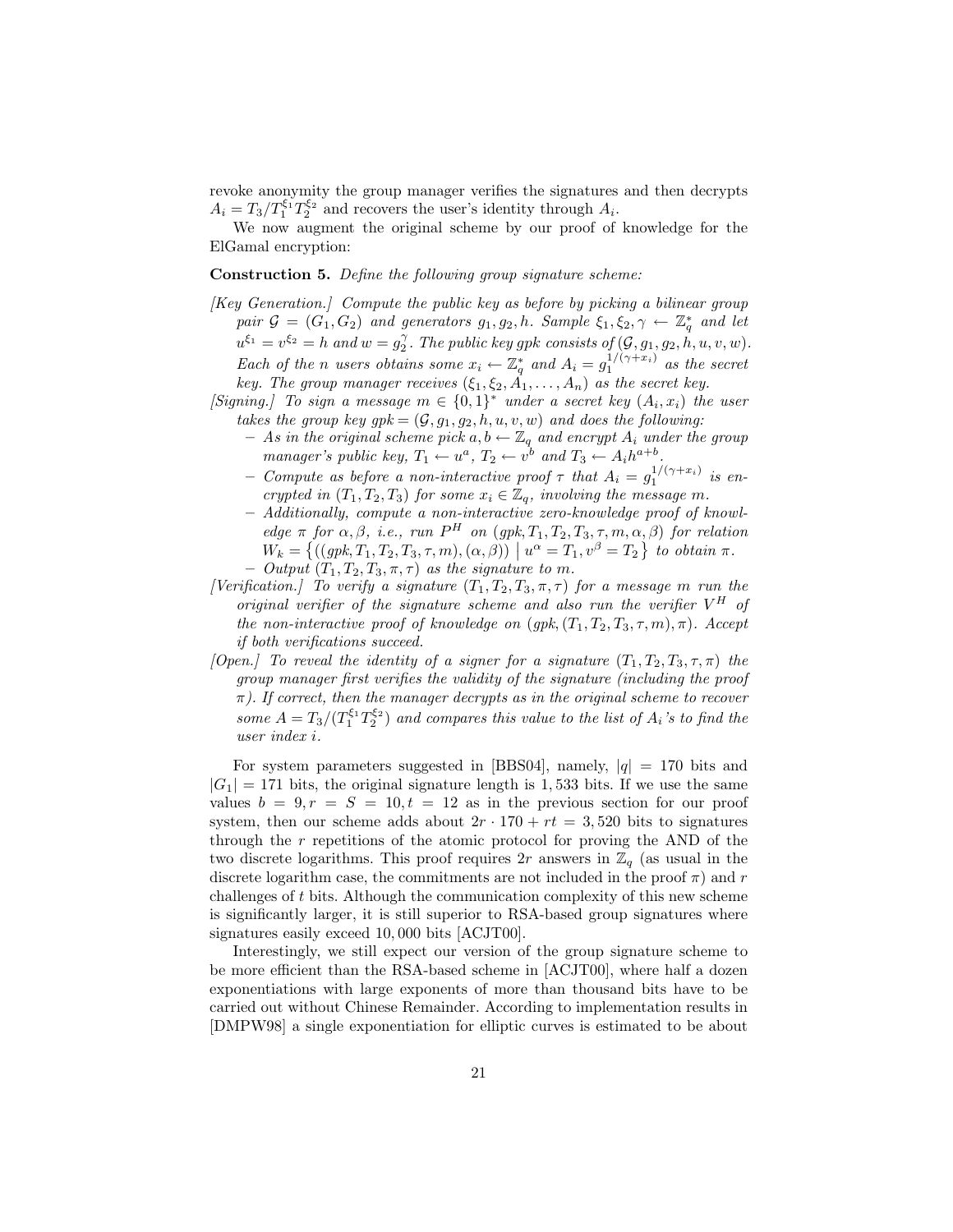ten times faster than such RSA exponentiations; the exact figures of course depend on implementation details.

Proposition 3. Under the Decision Linear Diffie-Hellman and the q-strong Diffie-Hellman assumption the group signature scheme in Construction 5 is a fully anonymous and fully traceable group signature scheme in the random oracle model.

Proof. A careful analysis reveals that the proof of the traceability property basically carries over from [BBS04]. We omit this part because of the similarity. It thus suffices to show that the new scheme achieves full anonymity. The proof is an adaptation of the original proof in [BBS04], i.e., if there was an algorithm A refuting the anonymity property we can derive an algorithm B breaking the semantic security of the linear encryption scheme.

More precisely, suppose A breaks the anonymity of the group signature scheme. That is, A first asks the group manager about some signatures to reveal the identity, then outputs a message m and two indices  $i_0, i_1$ , from which one is picked at random according to a bit b, and then user  $i<sub>b</sub>$  creates a challenge signature s for m. The adversary may now continue to query the open oracle (for signatures different from  $s$ ) and finally outputs a guess  $b'$  for  $b$ . By assumption, the probability of  $b = b'$  is noticeably larger than  $1/2$ .

We describe our algorithm  $B$  attacking the semantic security of the encryption scheme. Algorithm B is given a tuple  $(\mathcal{G}, u, v, h)$  and generates the complementary data for the group signature schemes (i.e.,  $\gamma$ , w and all pairs  $(A_i, x_i)$ ) and starts a simulation for  $A$  on these data.  $B$  also initializes the zero-knowledge simulator of our proof system (and possibly the simulator for generating  $\tau$ ) to get a simulated random oracle H (and an independent one for the  $\tau$ -part). During the simulation  $B$  relays and records the communication between  $A$  and the random oracles, especially for  $H$ . If  $A$  makes a query about message  $m$  and signature  $(T_1, T_2, T_3, \pi, \tau)$  to the group manager, then B verifies the correctness of the signature; if correct,  $B$  runs the knowledge extractor  $K$  of the proof system on  $gpk, (T_1, T_2, T_3, \tau, m)$  and the list  $\mathcal{Q}_H(A)$  of previously recorded hash queries. If K returns a valid witness  $w = (\alpha, \beta)$  then B computes  $A = T_3/h^{\alpha+\beta}$  and computes the index as the group manager would; in any other case return  $\bot$ .

If A outputs a challenge query  $(m, i_0, i_1)$  then B forwards  $(A_{i_0}, A_{i_1})$  to its challenge oracle to receive a ciphertext  $(T_1, T_2, T_3)$  of one of the values, the choice made according to a secret random bit  $d$ .  $B$  next runs the (statistical) zero-knowledge simulators to generate proofs  $\pi$  and  $\tau$ . It returns  $(T_1, T_2, T_3, \pi, \tau)$ as the signature and continues A's simulation. All subsequent hash and open queries are treated as in the first phase. If  $A$  eventually outputs a guess  $b'$  for  $b$ , then  $B$  copies this output as a prediction  $d'$  for  $d$ .

For the analysis note that  $B$ 's running time is essentially the same as for  $A$ . Algorithms  $B$  only needs to perform as many additional runs of the extractor  $K$ as A puts open queries, plus B needs some extra time to run the zero-knowledge simulators and to maintain the hash query list. To determine  $B$ 's success probability we take a look at the first open query of A. The simulation only yields a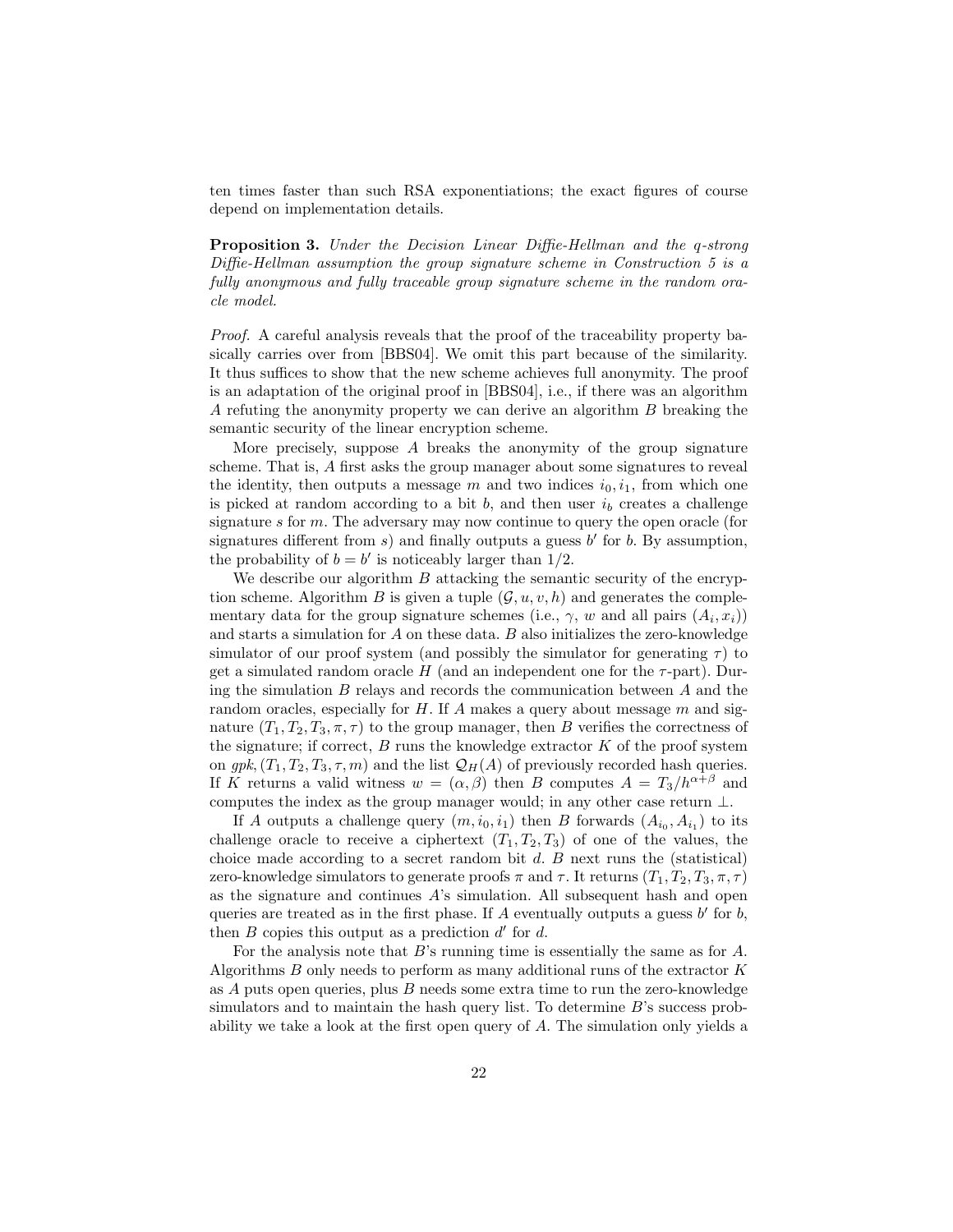different result than in an actual attack, if the signature is valid (in particular,  $\pi$  is correct) and some  $A_i$  is encrypted, yet K fails to output the witness for the values  $T_1, T_2$ . The probability of this is negligible by the extraction property, though. Conditioning on the validity of the simulation for this query we can set the argument forth to the following queries. Because of the simulation soundness this argument also holds for open request A makes after having received the challenge signature, as either the theorem or the proof  $\pi$  has to be new. In summary, the simulation fails with negligible probability only.

It follows that  $B$  predicts  $d$  correctly if  $A$  does, except with some negligible probability. This, however, contradicts the semantic security of the underlying encryption scheme.  $\Box$ 

## 5 Open Problems

Currently, non-interactive proofs with online extractors, including the one in this paper, are less efficient than "regular" ones. And although we have shown that for some type of online extractors this loss in efficiency is inevitable, and even if our solution is optimal in some cases, our lower bound does not completely rule out that there are better constructions. Two possible venues for improvements are to take advantage of extractors programming the random oracle, or to accept a large number of hash function evaluations but keeping the number of repetitions of the underlying protocol small. Instead of looking into general transformations, improvements for some popular cases such as RSA or discrete logarithms, possibly exploiting special properties of the underlying protocol, are also of interest.

## Acknowledgments

We thank the anonymous reviewers of Crypto 2005 for very comprehensive comments and suggestions.

# References

| Masayuki Abe. Combining Encryption and Proof of Knowledge in the        |
|-------------------------------------------------------------------------|
| Random Oracle Model. The Computer Journal, 47(1):58–70, 2004.           |
| Giuseppe Ateniese, Jan Camenisch, Marc Joye, and Gene Tsudik. A Prac-   |
| tical and Provably Secure Coalition-Resistant Group Signature Scheme.   |
| Advances in Cryptology — Crypto $2000$ , Volume 1880 of Lecture Notes   |
| in Computer Science. Springer-Verlag, 2000.                             |
| Dan Boneh and Xavier Boyen. Short Signatures Without Random Oracles.    |
| Advances in Cryptology — Eurocrypt 2004, Volume 3027 of Lecture Notes   |
| in Computer Science, pages 56–73. Springer-Verlag, 2004.                |
| Mihir Bellare, Alexandra Boldyreva, and Adriana Palacio. An Un-         |
| Instantiable Random-Oracle-Model Scheme for a Hybrid-Encryption         |
| <i>Problem.</i> Advances in Cryptology — Eurocrypt 2004, Volume 3027 of |
| Lecture Notes in Computer Science. Springer-Verlag, 2004.               |
|                                                                         |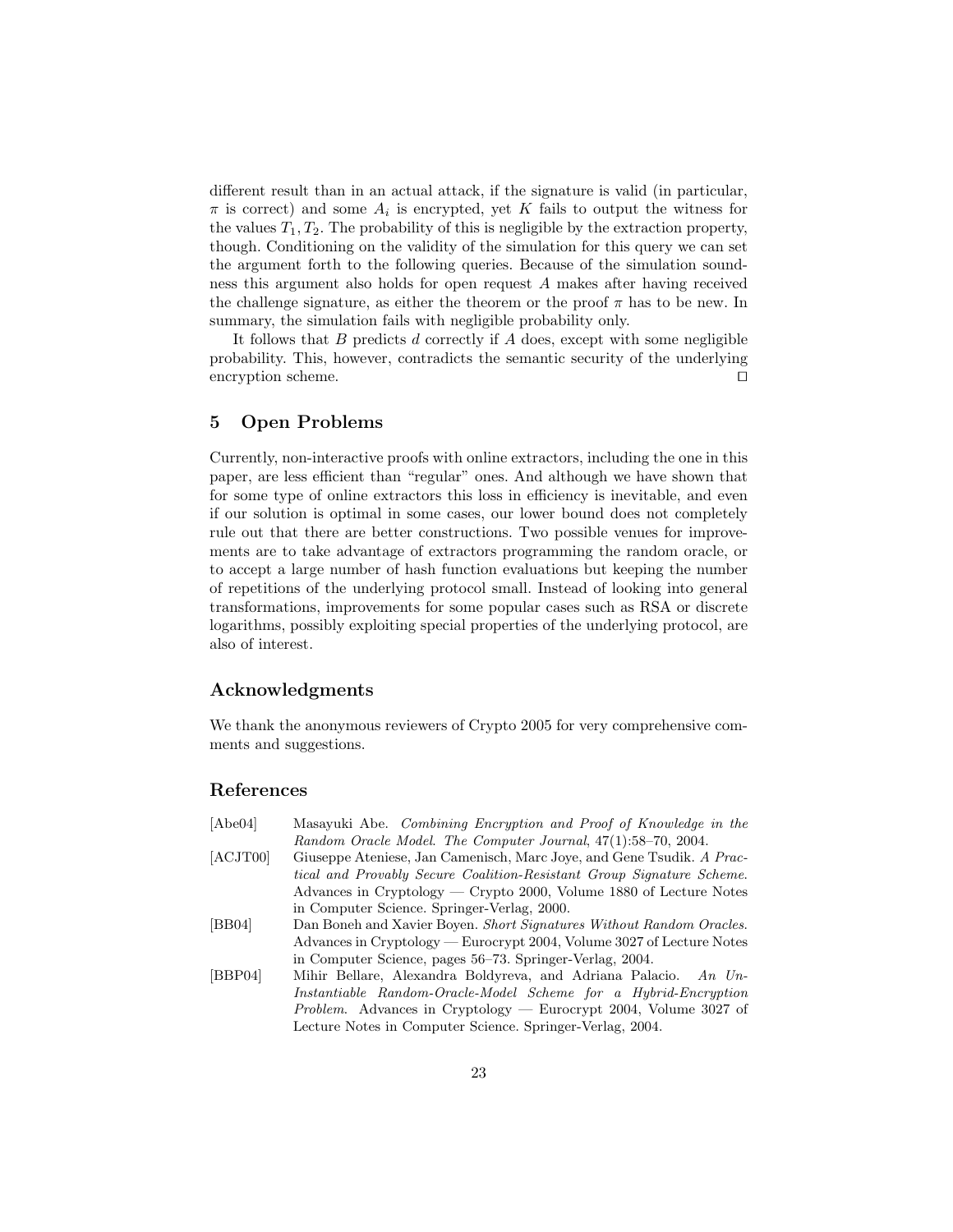- [BBS04] Dan Boneh, Xavier Boyen, and Hovav Shacham. Short Group Signatures. Advances in Cryptology — Crypto 2004, Volume 3152 of Lecture Notes in Computer Science, pages 41–55. Springer-Verlag, 2004.
- [BGR98] Mihir Bellare, Juan Garay, and Tal Rabin. Fast Batch Verification for Modular Exponentiation and Digital Signatures. Advances in Cryptology — Eurocrypt'98, Volume 1403 of Lecture Notes in Computer Science, pages 236–250. Springer-Verlag, 1998.
- [BMW03] Mihir Bellare, Daniele Micciancio, and Bogdan Warinschi. Foundations of Group Signatures: Formal Definitions, Simplified Requirements, and a Construction Based on General Assumptions. Advances in Cryptology — Eurocrypt 2003, Volume 2656 of Lecture Notes in Computer Science, pages 614–629. Springer-Verlag, 2003.
- [BR93] M. Bellare and P. Rogaway. Random Oracles are Practical: A Paradigm for Designing Efficient Protocols. Proceedings of the Annual Conference on Computer and Communications Security (CCS). ACM Press, 1993.
- [CDS95] Ronald Cramer, Ivan Damgård, and Berry Schoenmakers. Proofs of Partial Knowledge and Simplified Desing of Witness Hiding Protocols. Advances in Cryptology — Crypto'94, Volume 839 of Lecture Notes in Computer Science, pages 174–187. Springer-Verlag, 1995.
- [CGH98] Ran Canetti, Oded Goldreich, and Shai Halevi. The Random Oracle Methodology, Revisited. Proceedings of the Annual Symposium on the Theory of Computing (STOC) 1998, pages 209–218. ACM Press, 1998.
- [Cor00] Jean-Sebastien Coron. On the Exact Security of Full Domain Hash. Advances in Cryptology — Crypto 2000, Volume 1880 of Lecture Notes in Computer Science, pages 229–235. Springer-Verlag, 2000.
- [Cor02] Jean-Sebastien Coron. Optimal Security Proofs for PSS and Other Signature Schemes. Advances in Cryptology — Eurocrypt 2002, Volume 2332 of Lecture Notes in Computer Science, pages 272–287. Springer-Verlag, 2002.
- [CP92] David Chaum and Torben Pedersen. Wallet Databases with Observers. Advances in Cryptology — Crypto'92, Volume 740 of Lecture Notes in Computer Science, pages 89–105. Springer-Verlag, 1992.
- [DDPY94] Alfredo De Santis, Giovanni Di Crescenzo, Giuseppe Persiano, and Moti Yung. On Monotone Formula Closure of SZK. Proceedings of the Annual Symposium on Foundations of Computer Science (FOCS)'94, pages 454– 465. IEEE Computer Society Press, 1994.
- [DMPW98] Erik De Win, Serge Mister, Bart Preneel, and Michael Wiener. On the Performance of Signature Schemes Based on Elliptic Curves. Algorithmic Number Theory Symposium — ANTS–III, Volume 1423 of Lecture Notes in Computer Science, pages 252–266. Springer-Verlag, 1998.
- [DP92] Alfredo De Santis and Giuseppe Persiano. Zero-Knowledge Proofs of Knowledge Without Interaction. Proceedings of the Annual Symposium on Foundations of Computer Science (FOCS)'92, pages 427–436. IEEE Computer Society Press, 1992.
- [FS86] A. Fiat and A. Shamir. How to Prove Yourself: Practical Solutions to Identification and Signature Schemes. Advances in Cryptology — Crypto'86, Volume 263 of Lecture Notes in Computer Science, pages 186– 194. Springer-Verlag, 1986.
- [GJ03] Eu-Jin Goh and Stanislaw Jarecki. Signature Scheme as Secure as the Diffie-Hellman Problem. Advances in Cryptology — Eurocrypt 2003, Vol-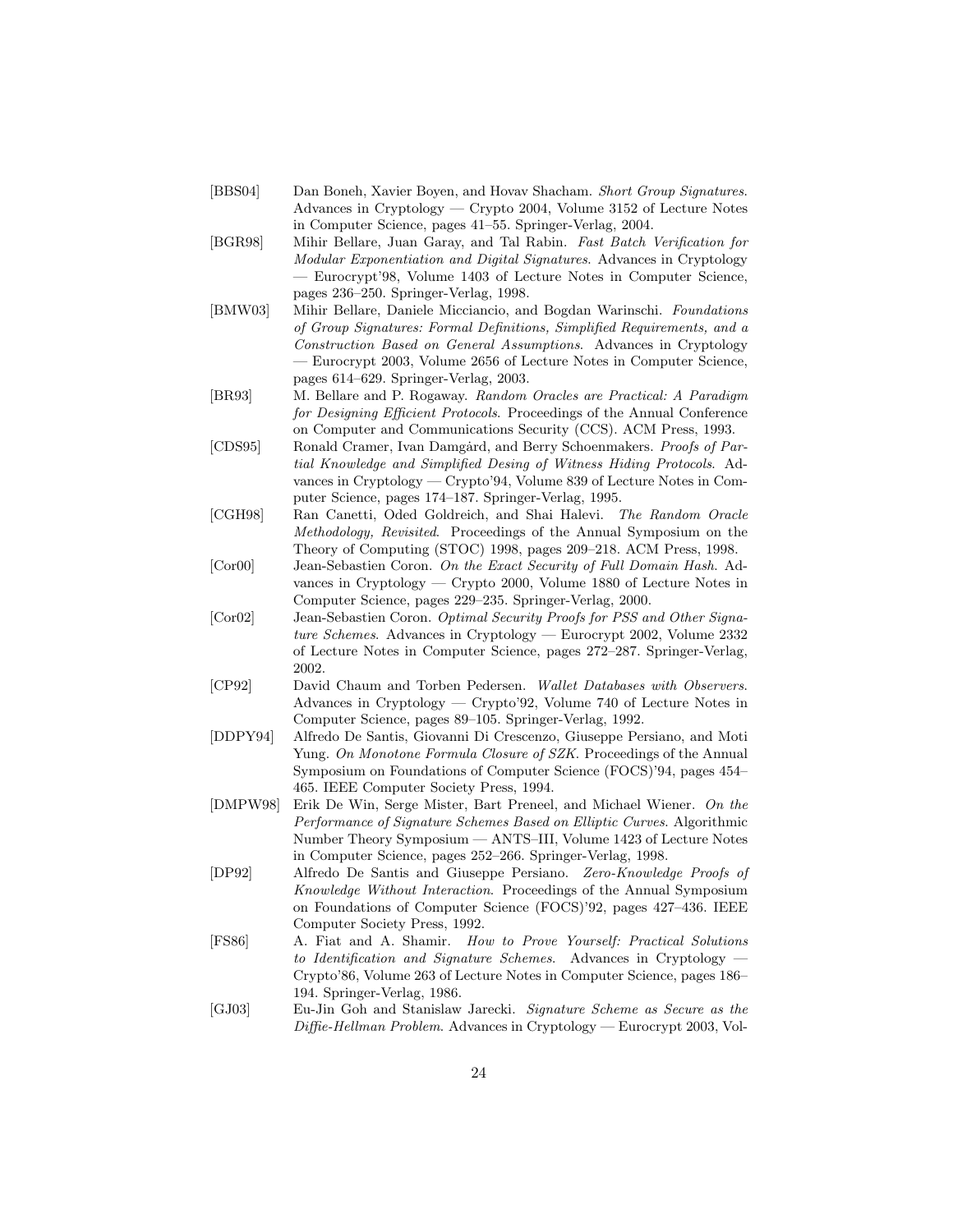ume 2656 of Lecture Notes in Computer Science, pages 401–415. Springer-Verlag, 2003.

- [GQ88] Louis Guillou and Jean-Jacques Quisquater. A Practical Zero-Knowledge Protocol Fitted to Security Microprocessor Minimizing Both Trasmission and Memory. Advances in Cryptology — Eurocrypt'88, Volume 330 of Lecture Notes in Computer Science, pages 123–128. Springer-Verlag, 1988.
- [GT03] Shafi Goldwasser and Yael Tauman. On the (In)security of the Fiat-Shamir Paradigm. Proceedings of the Annual Symposium on Foundations of Computer Science (FOCS) 2003, pages 102–113. IEEE Computer Society Press, 2003.
- [KW03] Jonothan Katz and Nan Wang. Efficiency Improvement for Signature Schemes with Tight Security Reductions. Proceedings of the Annual Conference on Computer and Communications Security (CCS). ACM Press, 2003.
- [Mer88] R. Merkle. A Digital Signature Based on a Conventional Encryption Function. Advances in Cryptology — Crypto'87, Volume 293 of Lecture Notes in Computer Science, pages 369–378. Springer-Verlag, 1988.
- [MRH04] Ueli Maurer, Renato Renner, and Clemens Holenstein. Indifferentiability, Impossibility Results on Reductions, and Applications to the Random Oracle Methodology. Theory of Cryptography Conference (TCC) 2004, Volume 2951 of Lecture Notes in Computer Science, pages 21–39. Springer-Verlag, 2004.
- [MV03] Daniele Micciancio and Salil Vadhan. Statistical Zero-Knowledge Proofs with Efficient Provers: Lattice Problems and More. Advances in Cryptology — Crypto 2003, Volume 2729 of Lecture Notes in Computer Science, pages 282–298. Springer-Verlag, 2003.
- [Oka92] T. Okamoto. Provable Secure and Practical Identification Schemes and Corresponding Signature Schemes. Advances in Cryptology — Crypto'92, Volume 740 of Lecture Notes in Computer Science, pages 31–53. Springer-Verlag, 1992.
- [Pas03] Rafael Pass. On Deniability in the Common Reference String and Random Oracle Model. Advances in Cryptology — Crypto 2003, Volume 2729 of Lecture Notes in Computer Science, pages 316–337. Springer-Verlag, 2003.
- [PS00] David Pointcheval and Jacques Stern. Security Arguments for Digital Signatures and Blind Signatures. Journal of Cryptology, 13(3):361–396, 2000.
- [Sch91] C.P. Schnorr. Efficient Signature Generation by Smart Cards. Journal of Cryptology, 4:161–174, 1991.
- [SG02] Victor Shoup and Rosario Gennaro. Securing Threshold Cryptosystems against Chosen Ciphertext Attack. Journal of Cryptology, 15(2):75–96, 2002.

# A Special Zero-Knowledge for Bounded Challenge Size

**Lemma 1.** Every Fiat-Shamir proof of knowledge  $(P, V)$  with challenge size  $\ell(k) = O(\log k)$  is special zero-knowledge.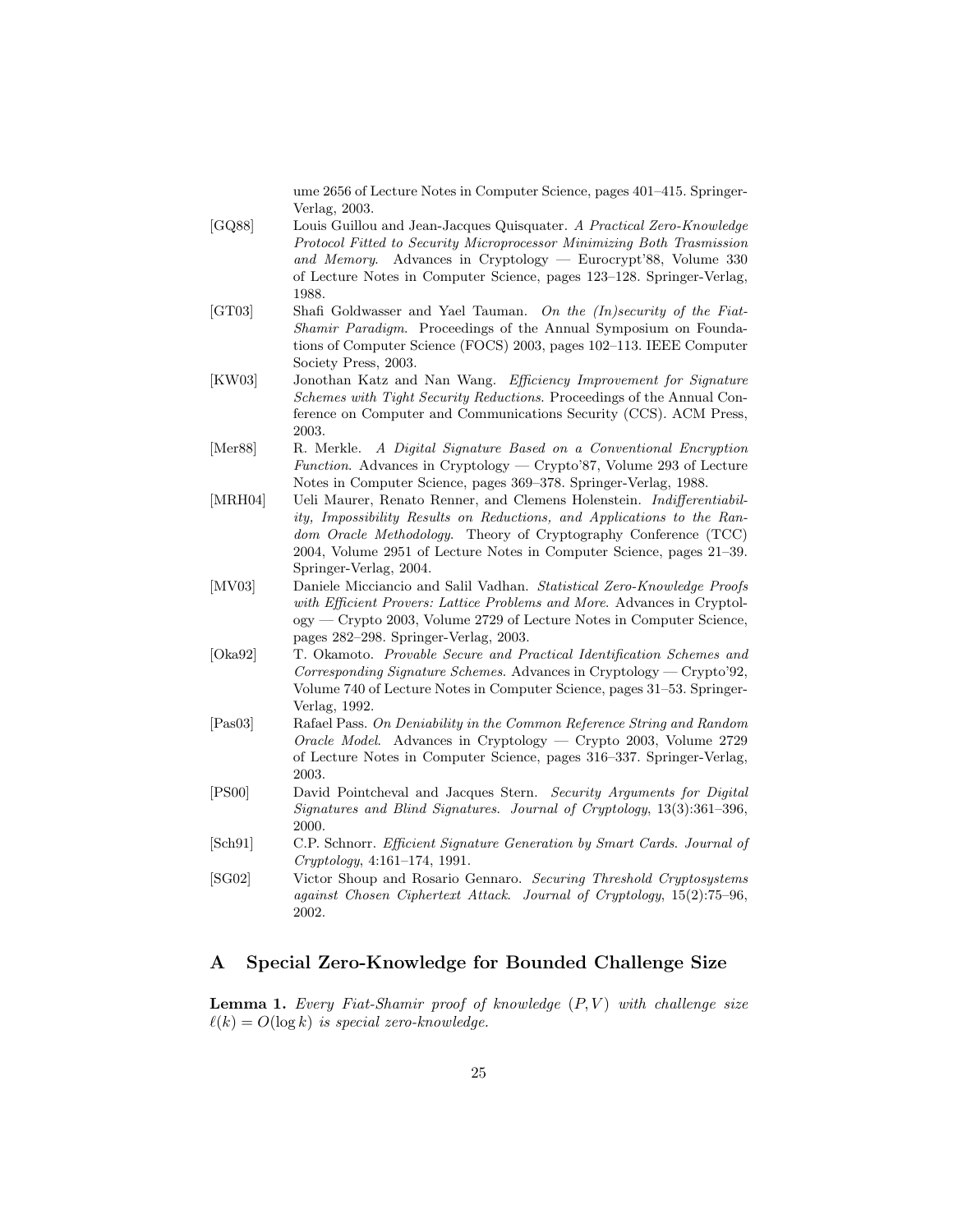*Proof.* Let Z be a (regular) zero-knowledge simulator of the protocol and let  $L =$  $L(k) = 2^{\ell(k)} = poly(k)$ . Then we construct a special zero-knowledge simulator  $Z_{sp}$  as follows (we only deal with the case YES, the case NO is trivial):

- Algorithm  $Z_{\text{sp}}$  gets x, ch, YES as input.
- $Z_{\text{sp}}$  invokes kL independent copies of  $Z(x, \text{YES})$  to generate kL transcripts  $(\mathsf{com}_i, \mathsf{ch}_i, \mathsf{resp}_i).$
- $Z_{\text{sp}}$  outputs the transcript  $(\text{com}_i, \text{ch}_i, \text{resp}_i)$  with the smallest index i such that  $ch_i = ch$ ; if none exists then  $Z_{sp}$  outputs  $\perp$  instead.

The idea is that the output of Z should be indistinguishable from transcripts generated between  $P$  and  $V$ . In particular,  $V$  picks a random challenge ch and we thus expect the challenges output by  $Z$  to be sufficiently close to uniform. But then we will find some output  $ch = ch_i$  with overwhelming probability among the kL samples. We next formalize this intuition.

First, it follows easily by a standard hybrid argument that the kL transcripts produced by  $Z$  are indistinguishable from  $kL$  independent executions of  $(P(x, w), V(x))$ . We conclude that the probability of  $Z_{\text{sp}}$  finding at least one transcript  $(\text{com}_i, \text{ch}_i, \text{resp}_i)$  matching the given ch, i.e., with  $\text{ch}_i = \text{ch}$ , is overwhelming. Else it would be straightforward to distinguish the  $kL$  outputs of  $Z$ from ones generated by  $(P(x, w), V(x))$ . That is, for the latter the challenges are picked at random and the probability of covering all challenge values from  $\{0,1\}^{\ell(k)}$  is at least  $1 - L \cdot (1 - \frac{1}{L})^{kL} \ge 1 - Le^{-k}$ , which is overwhelming. A distinguisher could now test if all challenge values are hit, and would successfully distinguish the two cases if the probability for  $Z$ 's transcripts would not be overwhelming.

Under the condition that  $Z_{sp}$  does not return  $\perp$  the output (com, ch, resp) of  $Z_{\text{sp}}$  is indistinguishable from a transcript (com, ch, resp)  $\leftarrow (P(x, w), V^{\text{CH}}(x, ch))$ . Otherwise it would again contradict the indistinguishability of the  $kL$  transcripts of  $Z(x)$  and  $(P(x, w), V(x))$ . We discuss this in more detail next.

Assume that there exists a successful distinguisher  $D = (D_0, D_1)$  for  $Z_{\text{sp}}$ 's output. Then we derive a distinguisher  $D' = (D'_0, D'_1)$  for the kL executions of Z as follows.  $D'_0(k)$  simulates  $D_0(k)$  to get an output  $(x, w, ch, \delta)$ ; we presume again for simplicity  $(x, w) \in W_k$ . Algorithm  $D'_0$  outputs  $(x, w)$  and  $\delta' = (\text{ch}, \delta)$ . In the next stage  $D'_1$  gets  $kL$  transcripts  $(\text{com}_i, \text{ch}_i, \text{resp}_i)$ , either produced by  $Z$ or by  $(P(x, w), V(x))$ . It picks the smallest index i such that  $ch_i = ch$  (if none exists it stops with output 1), then it runs  $D_1$ ( $com_i$ ,  $ch_i$ ,  $resp_i$ ,  $\delta$ ) and returns the final output of  $D_1$ .

Note that D' only stops prematurely (if  $ch_i \neq ch$  for all i) with negligible probability in either case. Under the condition that this does not happen, the output of  $D'_1$  for transcripts by Z has the same distribution as the output of  $D_1$ for a transcript generated by  $Z_{\rm sp}$ . Similarly, given  $D'$  does not abort early, the output of  $D'_1$  for transcripts by  $(P(x, w), V(x))$  is identically distributed to the output of  $D_1$  for a transcript produced by  $(P(x, w), V^{\text{CH}}(x, ch))$ . The claim now  $\Box$  follows.